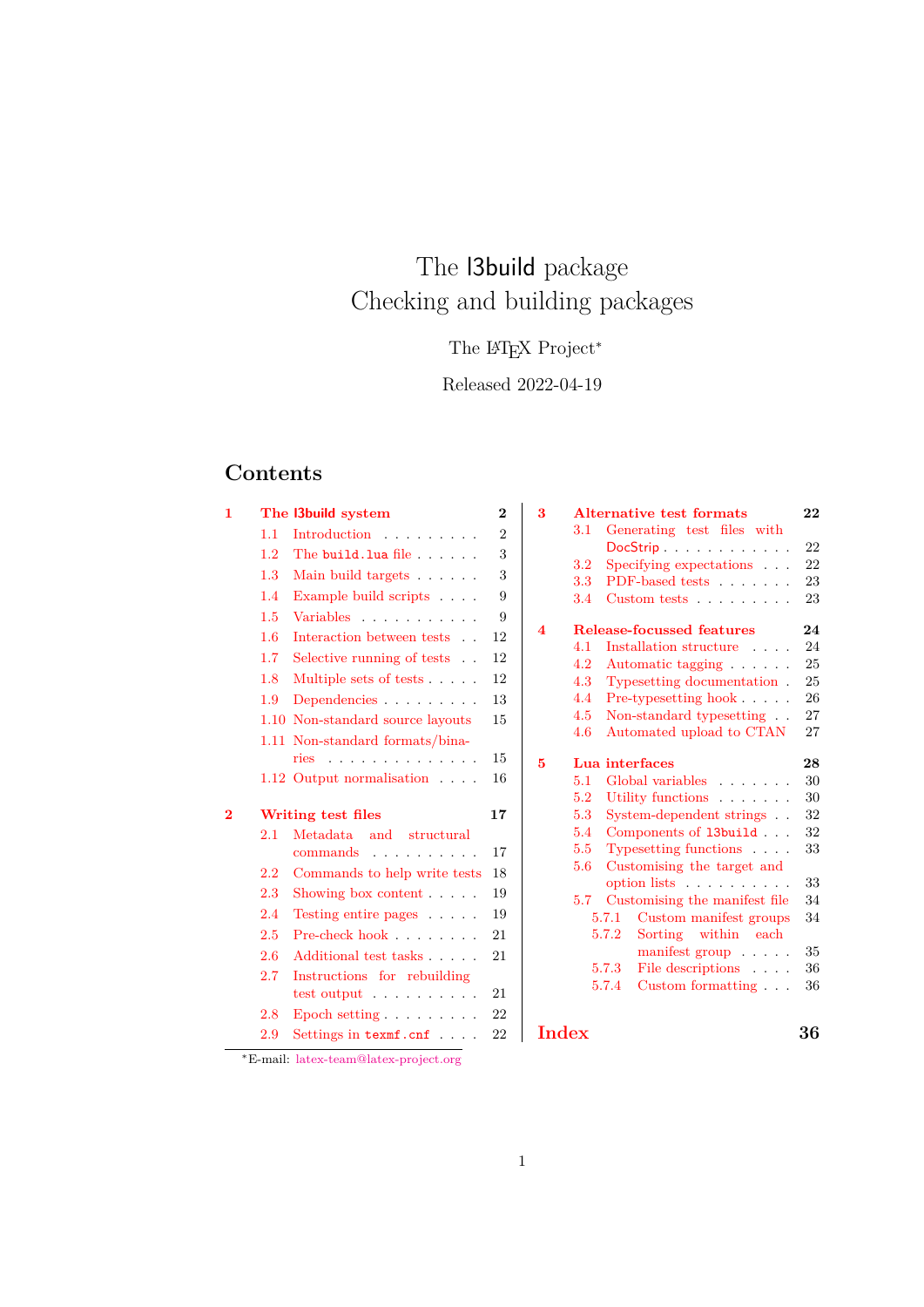### <span id="page-1-0"></span>**1 The l3build system**

#### <span id="page-1-1"></span>**1.1 Introduction**

The l3build system is a Lua script for building TEX packages, with particular emphasis on regression testing. It is written in cross-platform Lua code, so can be used by any modern TEX distribution with the texlua interpreter. Wrapper functions/binaries are distributed in the standard TEX distributions so that the script can be called using l3build on the command line; run without arguments it prints a brief synopsis of its usage.

The l3build system is designed for packages written in any TEX dialect; its defaults are set up for LATEX packages written in the DocStrip style. (Caveat: minimal testing has yet been performed for non-LAT<sub>EX</sub> packages.)

Test files are written as standalone TFX documents using the regression-test.tex setup file; documentation on writing these tests is discussed in Section [2.](#page-16-0)

Each package will define its own build.lua configuration file which both sets variables (such as the name of the package) and may also provide custom functions.

A standard package layout might look something like the following:

abc/

```
abc.dtx
abc.ins
build.lua
README.md
support/
testfiles/
```
Most of this should look fairly self-explanatory. The top level support/ directory (optional) would contain any necessary files for compiling documentation, running regression tests, and so on.

The l3build system is also capable of building and checking *bundles* of packages. To avoid confusion, we refer to either a standalone package or a package within a bundle as a *module*.

For example, within the LATEX project we have the l3packages bundle which contains the xparse, xtemplate, etc., modules. These are all built and distributed as one bundle for installation, distribution *via* CTAN and so forth.

Each module in a bundle will have its own build script, and a bundle build script brings them all together. A standard bundle layout would contain the following structure.

#### mybundle/

| build.lua  |            |
|------------|------------|
| support/   |            |
| ууу/       | 200/       |
| build.lua  | build.lua  |
| README.md  | README.md  |
| testfiles/ | testfiles/ |
| yyy.dtx    | zoo.dtx    |
| yyy.ins    | zoo.ins    |
|            |            |

All modules within a bundle must use the same build script name.

In a small number of cases, the name used by CTAN for a module or bundle is different from that used in the installation tree. For example, the L<sup>AT</sup>EX  $2\varepsilon$  kernel is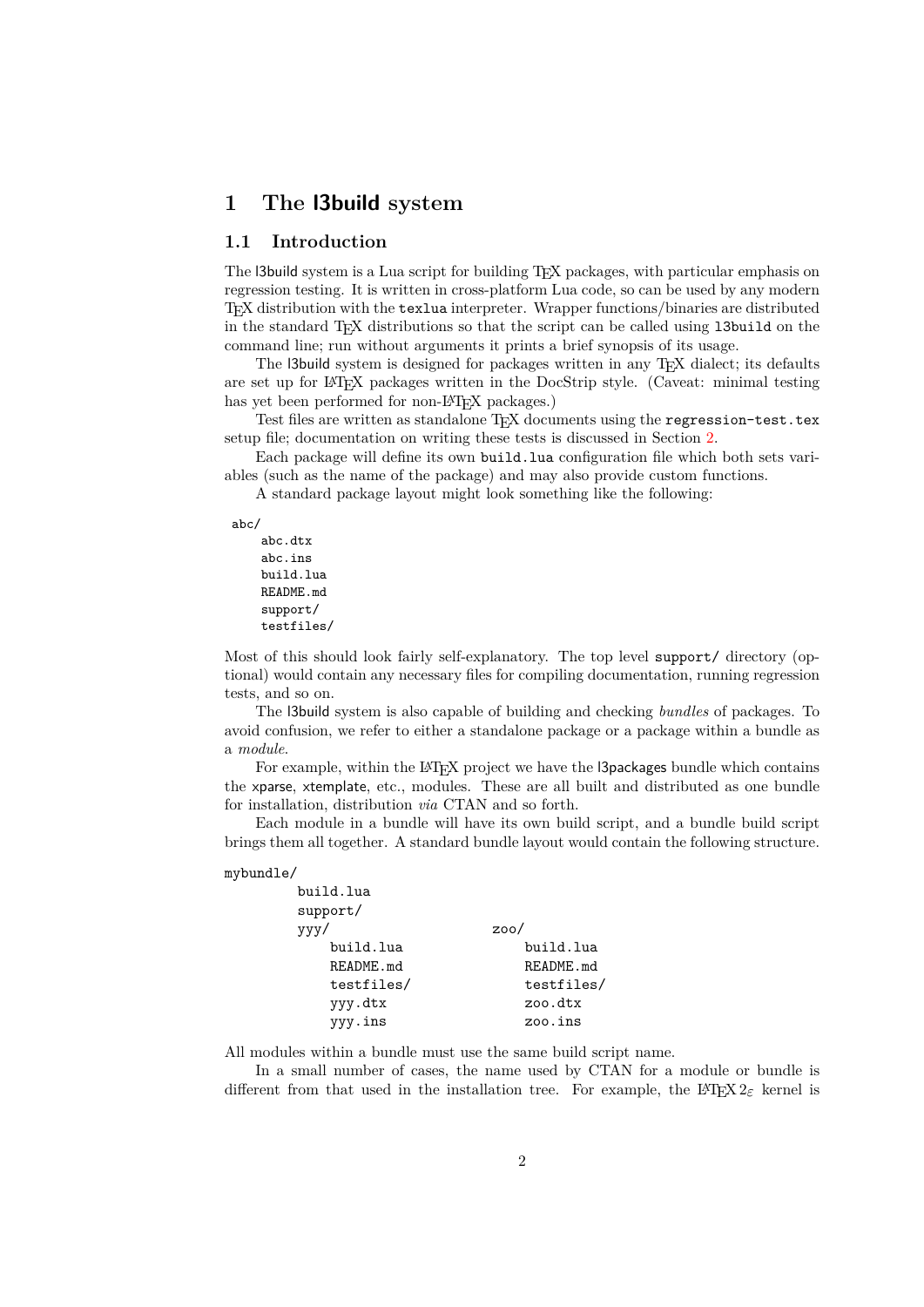called latex-base by CTAN but is located inside ⟨texmf⟩/tex/latex/base. This can be handled by using ctanpkg for the name required by CTAN to override the standard value.

The testfiles/ folder is local to each module, and its layout consists of a series of regression tests with their outputs.

testfiles/

```
test1.lvt
test1.tlg
...
support/
        my-test.cls
```
Again, the support/ directory contains any files necessary to run some or all of these tests.

When the build system runs, it creates a directory build/ for various unpacking, compilation, and testing purposes. For a module, this build folder can be in the main directory of the package itself, but for a bundle it should be common for the bundle itself and for all modules within that bundle. A build/ folder can be safely deleted; all material within is re-generated for each command of the l3build system.

### <span id="page-2-0"></span>**1.2 The build.lua file**

The build.lua file used to control l3build is a simple Lua file which is read during execution. In the current release of l3build, build.lua is read automatically and can access all of the global functions provided by the script. Thus it may contain a simple list of variable settings *or* additional code to customize the build process.

The example scripts given in Section [1.4](#page-8-0) largely cover the required knowledge in Lua programing. For a more advanced usage, one may consult general Lua documentations including <http://www.lua.org/manual/5.3/manual.html> and for the few texlua specific additions see section 4.2 of the LuaTEX manual available locally with texdoc luatex command line or at <https://www.pragma-ade.com/general/manuals/luatex.pdf>.

### <span id="page-2-1"></span>**1.3 Main build targets**

In the working directory of a bundle or module, l3build is run by executing

```
l3build \langle target \rangle [\langle option(s) \rangle]
```
where  $\langle target \rangle$  can be one of the following:

- check
- check  $\langle name(s) \rangle$
- clean
- ctan
- doc
- doc  $\langle name(s) \rangle$
- install
- manifest
- save  $\langle name(s) \rangle$
- tag [⟨tag name⟩]
- uninstall
- unpack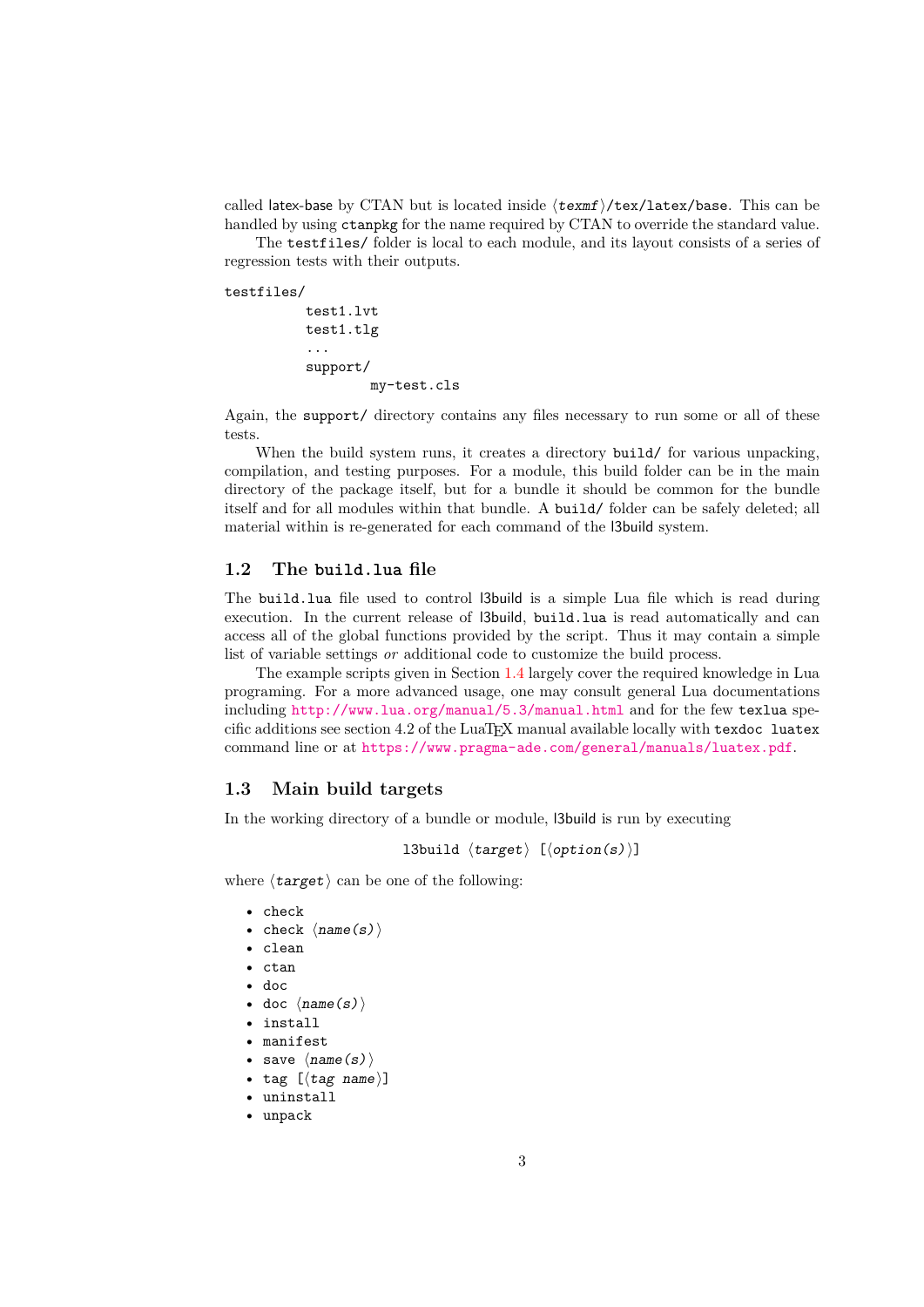• upload [ $\langle version \rangle$ ]

These targets are described below.

As well as these targets, the system recognises the options

- $--config(-c)$  Configuration(s) to use for testing
- --date Date to use when tagging data
- --debug Runs the target in debug mode (not supported by all targets)
- --dirty Skip cleaning up of the test area
- $-dry-run Runs$  the install target but does not copy any files: simply lists those that would be installed
- --email Sets the email address for CTAN upload
- $\text{-}$ -engine  $(\text{-}e)$  Sets the engine to use for testing
- --epoch Sets the epoch for typesetting and testing
- $\bullet$  --file (-F) Take the upload announcement from the given file
- --first Name of the first test to run
- --force (-f) Force checks to run even if sanity checks fail, *e.g.* when --engine is not given in checkengines
- --full Instructs the install target to include the doc and source trees
- --halt-on-error (-H) Specifies that checks should stop as soon as possible, rather than running all requested tests; the difference file is printed in the terminal directly in the case of failure
- --last Name of the last test to run
- $\bullet$  --message  $(-m)$  Text for upload announcement
- $-\text{quiet } (-q)$  Suppresses output from unpacking
- -- rerun Run tests without unpacking/set up
- --show-log-on-error To be used in addition to –halt-on-error and results in the full .log file of a failed test to be shown on the console
- $--$ show-saves  $(-S)$  When tests fail, print the 13build save commands needed to regenerate the tests assuming that the failures were false negatives.
- --shuffle Shuffle the order in which tests run
- --texmfhome Sets the location of the user tree for installing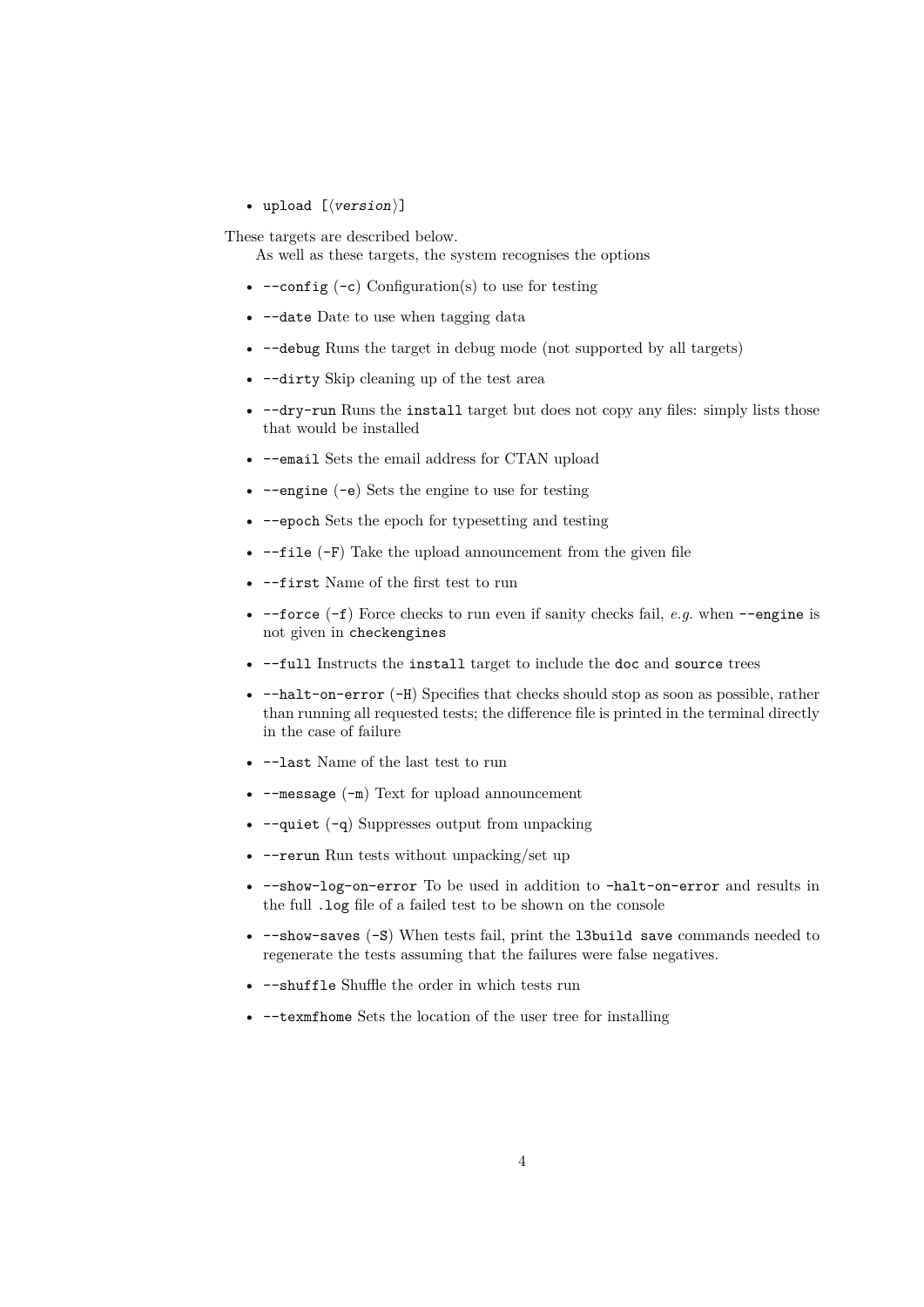#### \$ l3build check

The check command runs the entire test suite. This involves iterating through each .lvt file in the test directory (specified by the testfiledir variable), compiling each test in a "sandbox" (a directory specified by testdir), and comparing the output against each matching predefined .tlg file.

If changes to the package or the typesetting environment have affected the results, the check for that file fails. A diff of the expected to actual output should then be inspected to determine the cause of the error; it is located in the testdir directory (default builddir .. "/test").

On Windows, the diff program is not available and so fc is used instead (generating an .fc file). Setting the environmental variables diffexe and diffext can be used to adjust the choice of comparison made: the standard values are

#### Windows diffext =  $fc$ , diffexe =  $fc$  /n

\*nix diffext = diff, diffexe = diff  $-c$  --strip-trailing-cr

The following files are moved into the "sandbox" for the check process:

- all installfiles after unpacking;
- all checkfiles after unpacking;
- any files in the directory testsuppdir;
- any files that match checksuppfiles in the supportdir.

The texmfdir is also made available to the tests (if defined and non-empty). This range of possibilities allow sensible defaults but significant flexibility for defining your own test setups.

Checking can be performed with any or all of the 'engines' pdftex, xetex, and luatex. By default, each test is executed with all three, being compared against the  $\texttt{tlg}$ file produced from the pdftex engine (these defaults are controlled by the checkengines and stdengine variable respectively). The format used for tests can be altered by setting checkformat: the default setting latex means that tests are run using *e.g.* pdflatex, whereas setting to tex will run tests using *e.g.* pdftex. (Currently, this should be one of latex or tex.) To perform the check, the engine typesets each test up to checkruns times. More detail on this in the documentation on save. Options passed to the binary are defined in the variable checkopts.

By default, texmf trees are searched for input files when checking. This can be disabled by setting checksearch to false: isolation provides confidence that the tests cannot accidentally be running with incorrect files installed in the main distribution or hometexmf.

The texmfdir variable sets a directory which is made available for recursive searching *in addition* to any files copied from supportdir. No subdivison of texmfdir is attempted, thus it should not contain multiple files with the same name. The texmfdir is made available both to checking and typesetting.

#### \$ l3build check ⟨name(s)⟩

Checks only the test  $\langle name(s) \rangle$ . Lvt. All engines specified by checkengines are tested unless the command line option  $-\text{engine}$  (or  $-\text{e}$ ) has been given to limit testing to a single engine. Normally testing is preceded by unpacking source files and copying the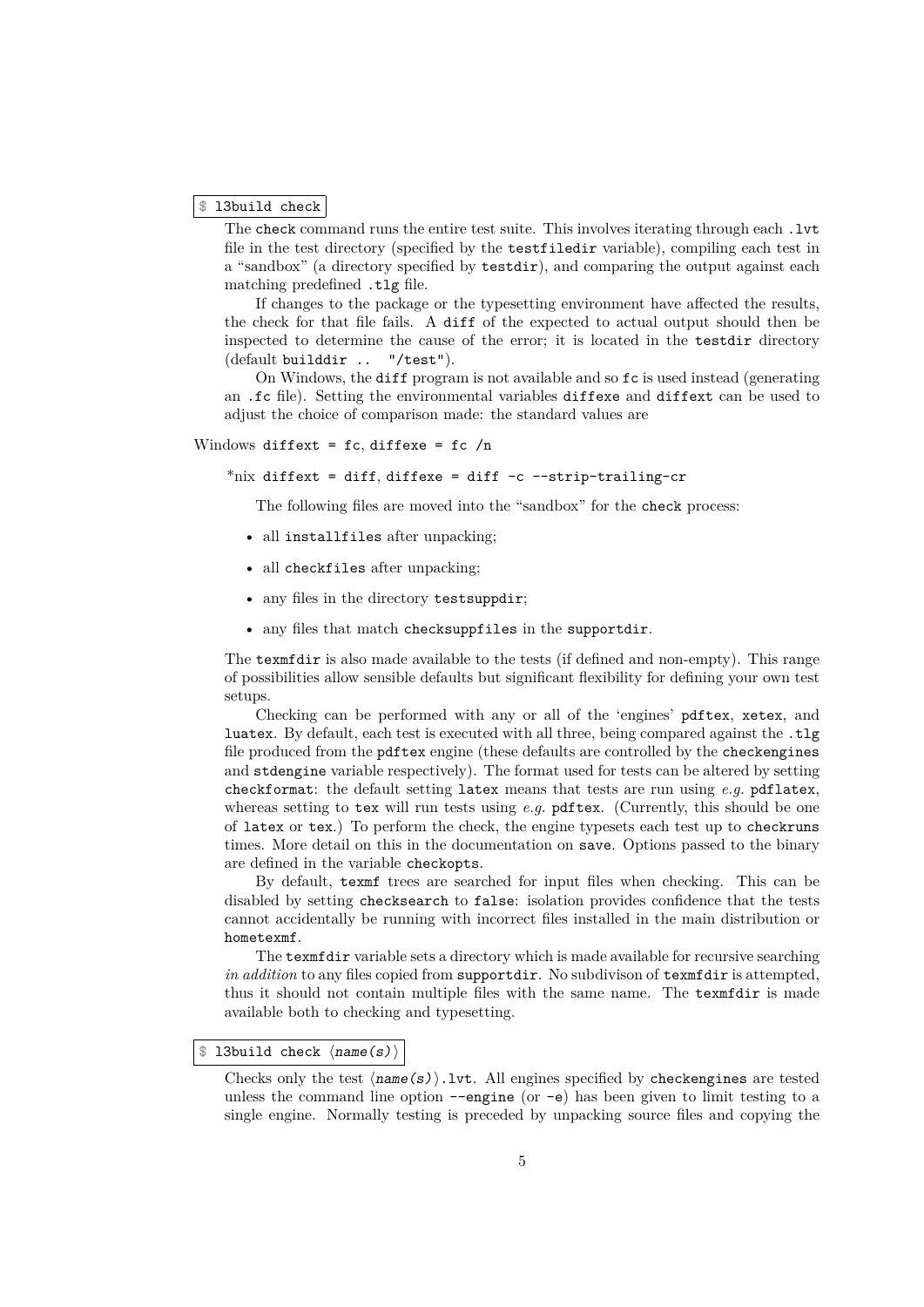result plus any additional support to the test directory: this may be skipped using the -s option.

#### \$ l3build clean

This command removes all temporary files used for package bundling and regression testing. In the standard layout, these are all files within the directories defined by localdir, testdir, typesetdir and unpackdir, as well as all files defined in the cleanfiles variable in the same directory as the script. The defaults are .pdf files from typesetting (doc) and .zip files from bundling (ctan).

### \$ l3build ctan

Creates an archive of the package and its documentation, suitable for uploading to CTAN. The archive is compiled in distributive, and if the results are successful the resultant .zip file is moved into the same directory as the build script. If packtdszip is set true then the building process includes a .tds.zip file containing the 'TEX Directory Structure' layout of the package or bundle. The archive therefore may contain two 'views' of the package:

```
abc.zip/
```

```
abc/
    abc.dtx
    abc.ins
    abc.pdf
    README.md
abc.tds.zip/
            doc/latex/abc/
                           abc.pdf
                           README.md
         source/latex/abc/
                           abc.dtx
                           abc.ins
            tex/latex/abc/
                           abc.sty
```
The files copied into the archive are controlled by a number of variables. The 'root' of the TDS structure is defined by tdsroot, which is "latex" by default. Plain users would redefine this to "plain" (or perhaps "generic"), for example. The build process for a .tds.zip file currently assumes a 'standard' structure in which all extracted files should be placed inside the tex tree in a single directory, as shown above. If the module includes any  $BIBT<sub>F</sub>X$  or MakeIndex styles these will be placed in the appropriate subtrees.

The doc tree is constructed from:

- all files matched by demofiles,
- all files matched by docfiles,
- all files matched by typesetfiles with their extension replaced with .pdf,
- all files matched by textfiles,
- all files matched by bibfiles.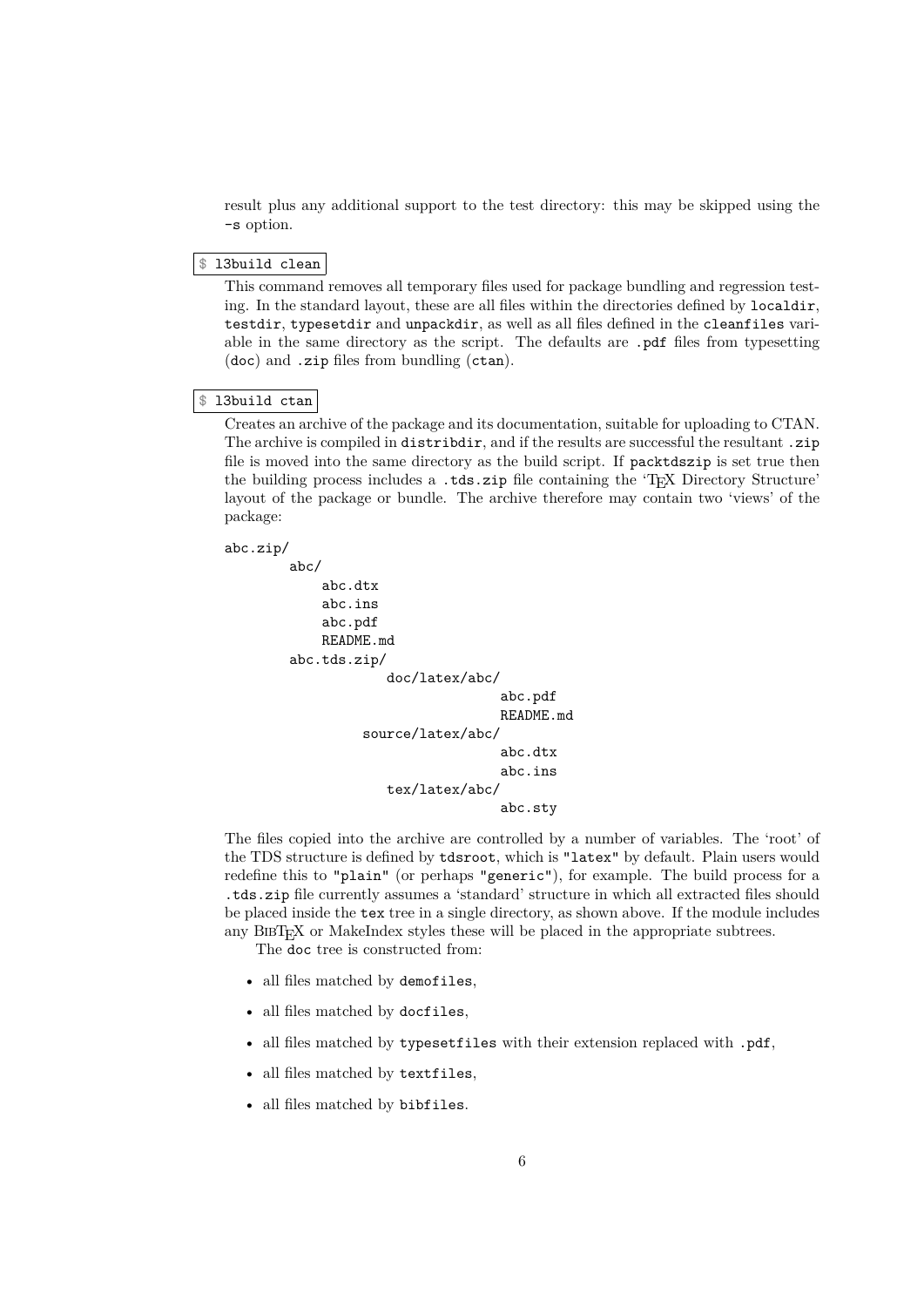The source tree is constructed from all files matched by typesetfiles and sourcefiles. The tex tree from all files matched by installfiles.

The special case ctanreadme is used to allow renaming of a local foo.xyz file to README.xyz. The local foo.xyz should be listed in textfiles, and will be renamed as part of constructing the CTAN structure. The file extension will be unchanged by this process.

Files that should always be excluded from the archive are matched against the excludefiles variable; by default this is {"\*~"}, which match Emacs' autosave files.

Binary files should be specified with the binaryfiles variable (default {"\*.pdf", "\*.zip"}); these are added to the zip archive without normalising line endings (text files are automatically converted to Unix-style line endings).

The intermediate build directories ctandir and tdsdir are used to construct the archive.

#### \$ l3build doc

Compiles documentation files in the typesetdir directory. In the absence of one or more file names, all documentation is typeset; a file list may be given at the command line for selective typesetting. If the compilation is successful the .pdf is moved back into the main directory.

The documentation compilation is performed with the typesetexe binary (default pdflatex), with options typesetopts. Additional T<sub>E</sub>X material defined in typesetcmds is passed to the document (e.g., for writing \\PassOptionsToClass{l3doc}{letterpaper}, and so on—note that backslashes need to be escaped in Lua strings).

Files that match typesetsuppfiles in the support directory (supportdir) are copied into the build/local directory (localdir) for the typesetting compilation process. Additional dependencies listed in the typesetdeps variable (empty by default) will also be installed.

Source files specified in sourcefiles and typesetsourcefiles are unpacked before the typesetting takes place. (In most cases typesetsourcefiles will be empty, but may be used where there are files to unpack *only* for typesetting.)

If typesetsearch is true (default), standard texmf search trees are used in the typesetting compilation. If set to false, *all* necessary files for compilation must be included in the build/local sandbox.

#### $$ 13$ build doc  $\langle name(s) \rangle$

Typesets only the files with the ⟨*name(s)*⟩ given, which should be the basename without any extension.

#### \$ l3build install

Copies all package files (defined by installfiles) into the user's home texmf tree in the form of the TEX Directory Structure. The location of the user tree can be adjusted using the --texmfhome switch: the standard setting is the location set as TEXMFHOME.

#### $$$  l3build save  $\langle name(s) \rangle$

This command runs through the same execution as check for a specific test(s)  $\langle$ name(s) $\rangle$ .lvt. This command saves the output of the test to a .tlg file. This file is then used in all subsequent checks against the  $\langle$ **name** $\rangle$ . 1vt test.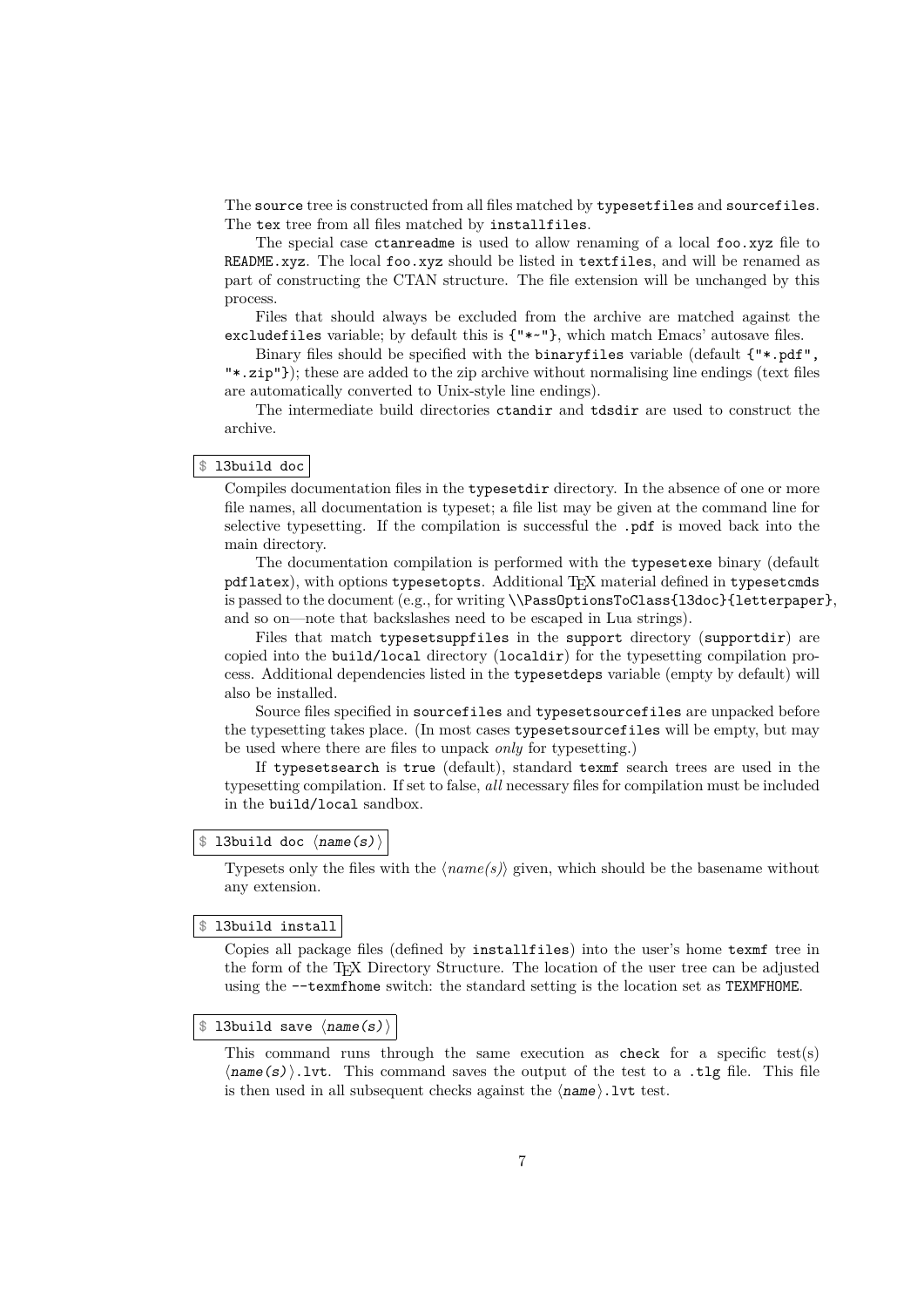If the  $\neg$ -engine (or  $\neg$ e) is specified (one of pdftex, xetex, or luatex), the saved output is stored in  $\langle \text{name} \rangle \cdot \langle \text{engine} \rangle \cdot \langle \text{tlg} \rangle$ . This is necessary if running the test through a different engine produces a different output. A normalisation process is performed when checking to avoid common differences such as register allocation; full details are listed in section [1.12.](#page-15-0)

If the recordstatus variable is set true, additional information will be added to the .tlg to record the "exit status" of the typesetting compilation of the .lvt file. If the typesetting compilation completed without throwing an error (due to TEX programming errors, for example), the "exit status" is zero, else non-zero.

#### \$ l3build manifest

Generates a 'manifest' file which lists the files of the package as known to l3build. The filename of this file (by default "MANIFEST.md") can be set with the variable manifestfile.

The intended purpose of this manifest file is to include it within a package as metadata. This would allow, say, for the copyright statement for the package to refer to the manifest file rather than requiring the author to manually keep a file list up-to-date in multiple locations. The manifest file can be structured and documented with a degree of flexibility. Additional information is described in Section [5.7.](#page-33-0)

In order for manifest to detect derived and typeset files, it should be run *after* running unpack and doc. If manifest is run after also running ctan it will include the files included in the CTAN and TDS directories as well.

Presently, this means that if you wish to include an up-to-date manifest file as part of a ctan release, you must run ctan / manifest / ctan. Improvements to this process are planned for the future.

#### \$ l3build tag [⟨tag name⟩]

Apply the Lua update  $tag()$  function to modify the contents of files specified by tagfiles to update the 'release tag' (or package version) and date. The tag is given as the optional command line argument  $\langle tag \ name \rangle$  and the date using  $\neg$ **-date** (or  $\neg$ d). If not given, the date will default to the current date in ISO format (YYYY-MM-DD). If no ⟨*tag name*⟩ is given, the tag will default to nil. Both are passed as arguments to the update\_tag() function.

The standard setup does nothing unless tag update is set up by defining a custom update\_tag() function. See Section [4.2](#page-24-0) for full details on this feature.

#### \$ l3build unpack

This is an internal target that is normally not needed on user level. It unpacks all files into the directory defined by unpackdir. This occurs before other build commands such as doc, check, etc.

The unpacking process is performed by executing the unpackexe (default tex) with options unpackopts on all files defined by the unpackfiles variable; by default, all files that match {"\*.ins"}.

If additional support files are required for the unpacking process, these can be enumerated in the unpacksuppfiles variable. Dependencies for unpacking are defined with unpackdeps.

By default this process allows files to be accessed in all standard texmf trees; this can be disabled by setting unpacksearch to false.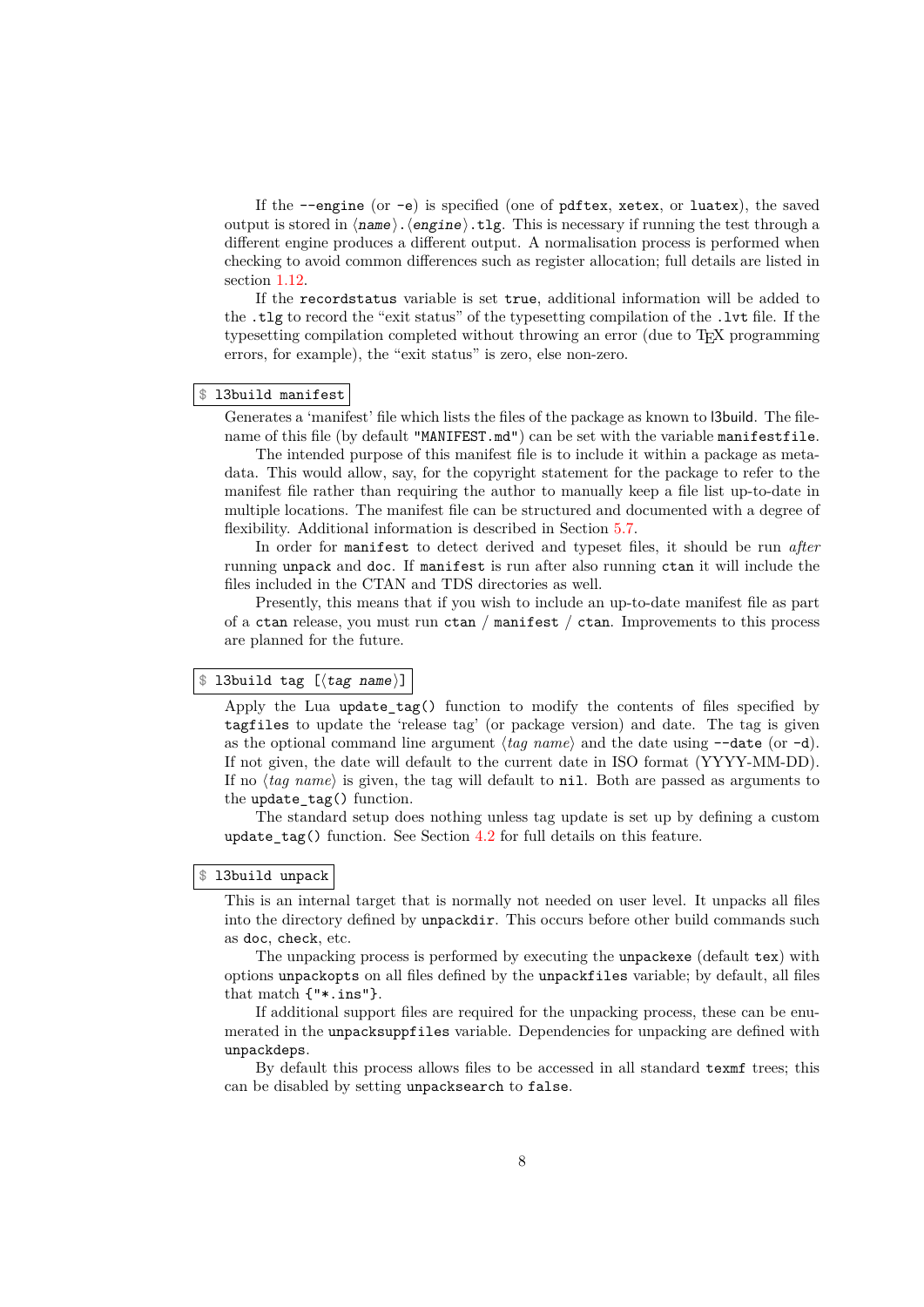#### \$ l3build upload [⟨version⟩]

This target uses curl to upload the package zip file (created using ctan) to CTAN. To control the metadata used to upload the package, the uploadconfig table should be populated with a number of fields. These are documented in Table [2.](#page-28-0) Missing required fields will result in an interactive prompt for manual entry. When given,  $\langle version \rangle$  overrides uploadconfig.version.

See Section [4.6](#page-26-1) for full details on this feature.

#### <span id="page-8-0"></span>**1.4 Example build scripts**

An example of a standalone build script for a package that uses self-contained .dtx files is shown in Figure [1.](#page-8-2) Here, the module only is defined, and since it doesn't use .ins files so the variable unpackfiles is redefined to run tex on the .dtx files instead to generate the necessary .sty files. There are some PDFs in the repository that shouldn't be part of a CTAN submission, so they're explicitly excluded, and here unpacking is done 'quietly' to minimise console output when building the package.

An example of a bundle build script for l3packages is shown in Figure [2.](#page-13-0) Note for LATEX we use a common file to set all build variables in one place, and the path to the l3build.lua script is hard-coded so we always use our own most recent version of the script. An example of an accompanying module build script is shown in Figure [3.](#page-13-1)

A collection of full examples (source files in various layouts) are available at [https:](https://github.com/latex3/l3build/tree/master/examples) [//github.com/latex3/l3build/tree/master/examples](https://github.com/latex3/l3build/tree/master/examples).

#### <span id="page-8-1"></span>**1.5 Variables**

This section lists all variables defined in the l3build.lua script that are available for customisation.

| Variable    | Default       | Description                                                            |
|-------------|---------------|------------------------------------------------------------------------|
| module      | $\mathbf{H}$  | The name of the module                                                 |
| bundle      | $\mathbf{H}$  | The name of the bundle in which the module belongs<br>(where relevant) |
| ctanpkg     | module/bundle | Name of the CTAN package matching this module                          |
| modules     |               | The list of all modules in a bundle (when not<br>auto-detecting)       |
| exclmodules | ብ የ           | Directories to be excluded from automatic module detection             |

```
1 -- Build configuration for breqn
2
3 module = "breqn"
4
5 \times 10 unpackfiles = \{ "*.dtx"}
6 \mid excludefiles = {"*/breqn-abbr-test.pdf",
7 " */eqbreaks.pdf "}
8 \times 100 unpackopts = "-interaction=batchmode"
```
<span id="page-8-2"></span>Figure 1: The build configuration for the breqn package.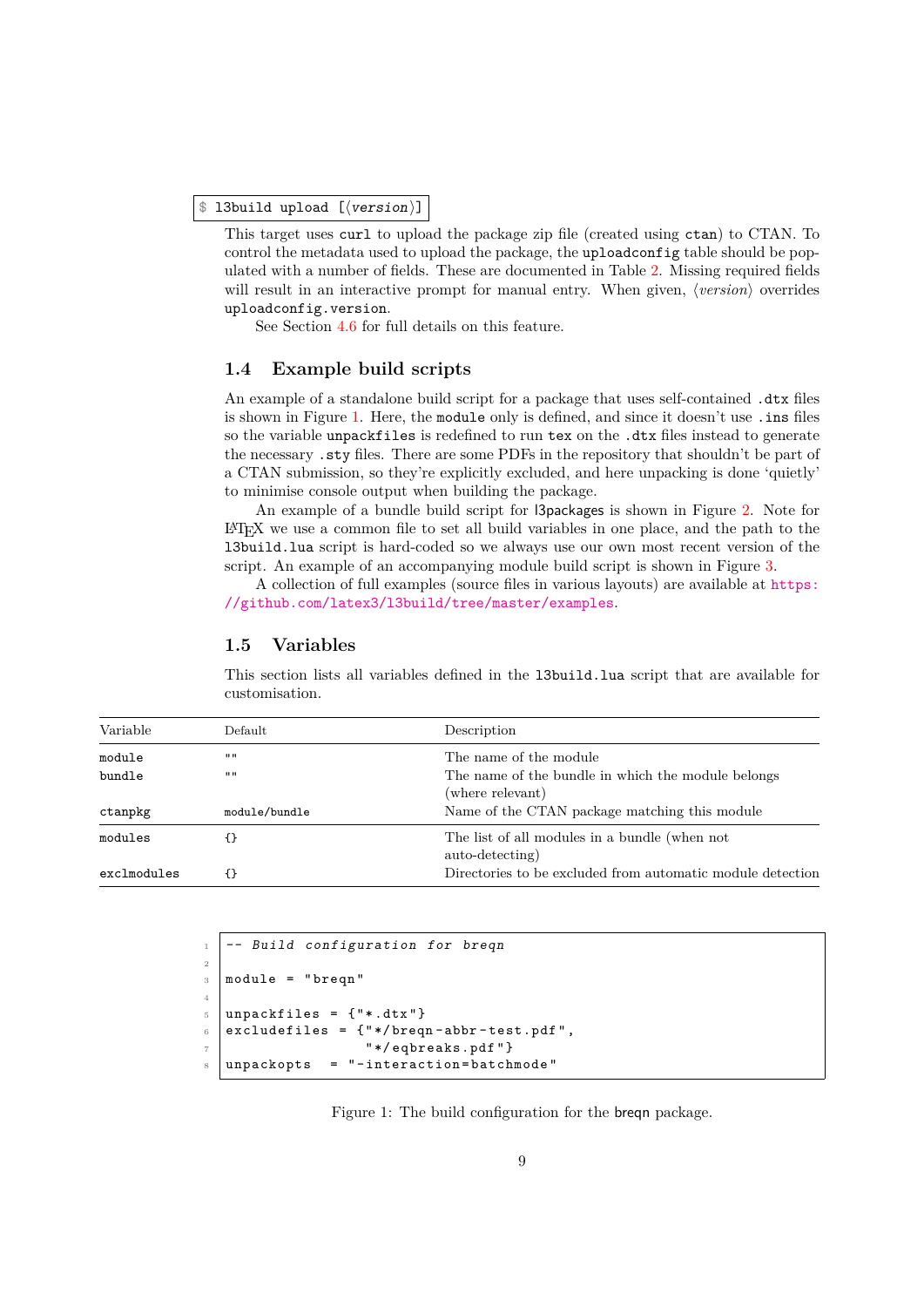| Variable              | Default                                                                      | Description                                                                       |
|-----------------------|------------------------------------------------------------------------------|-----------------------------------------------------------------------------------|
| maindir               | ", "                                                                         | Top level directory for the module/bundle                                         |
| docfiledir            | $^{\rm H}$ , $^{\rm H}$                                                      | Directory containing documentation files                                          |
| sourcefiledir         | "."                                                                          | Directory containing source files                                                 |
| supportdir            | maindir  "/support"                                                          | Directory containing general support files                                        |
| testfiledir           | "./testfiles"                                                                | Directory containing test files                                                   |
| testsuppdir           | testfiledir  "/support"                                                      | Directory containing test-specific support files                                  |
| texmfdir              | maindir  "/texmf"                                                            | Directory containing support files in tree form                                   |
| textfiledir           | "."                                                                          | Directory containing plain text files                                             |
| builddir              | maindir  "/build"                                                            | Directory for building and testing                                                |
| distribdir            | builddir  "/distrib"                                                         | Directory for generating distribution structure                                   |
| localdir              | builddir  "/local"                                                           | Directory for extracted files in "sandboxed" TFX runs                             |
| resultdir             | builddir  "/result"                                                          | Directory for PDF files when using PDF-based tests                                |
| testdir               | builddir  "/test"                                                            | Directory for running tests                                                       |
| typesetdir            | builddir  "/doc"                                                             | Directory for building documentation                                              |
| unpackdir             | builddir  "/unpacked"                                                        | Directory for unpacking sources                                                   |
| ctandir               | distribdir  "/ctan"                                                          | Directory for organising files for CTAN                                           |
| tdsdir                | distribdir  "/tds"                                                           | Directory for organised files into TDS structure                                  |
| tdsroot               | "latex"                                                                      | Root directory of the TDS structure for the bundle/module<br>to be installed into |
| auxfiles              | {"*.aux", "*.lof", "*.lot",<br>$"*.toc"$ }                                   | Secondary files to be saved as part of running tests                              |
| bibfiles              | ${\n \n \cdot \n \cdot \n}$                                                  | BIBT <sub>F</sub> X database files                                                |
| binaryfiles           | ${``*.pdf", "*.zip"}$                                                        | Files to be added in binary mode to zip files                                     |
| bstfiles              | ${ "*.bst" }$                                                                | $BIBTFX$ style files                                                              |
| checkfiles            | $\{ \}$                                                                      | Extra files unpacked purely for tests                                             |
| checksuppfiles        |                                                                              | Files needed for performing regression tests                                      |
| cleanfiles            | ${\{\texttt{"*}.\texttt{log"}\,,\;\texttt{"*}.pdf"}\,,\;\texttt{"*}.zip"\}}$ | Files to delete when cleaning                                                     |
| demofiles             | $\{\}$                                                                       | Files which show how to use a module                                              |
| docfiles              | $\{\}$                                                                       | Files which are part of the documentation but should not<br>be typeset            |
| dynamicfiles          | $\{ \}$                                                                      | Secondary files to cleared before each test is run                                |
| excludefiles          | ${ "**" }$                                                                   | Files to ignore entirely (default for Emacs backup files)                         |
| installfiles          | ${""}.$ sty", "*.cls"}                                                       | Files to install to the tex area of the texmf tree                                |
| makeindexfiles        | ${\{\texttt{"*}.ist"\}}$                                                     | MakeIndex files to be included in a TDS-style zip                                 |
| scriptfiles           | $\{ \}$                                                                      | Files to install to the scripts area of the texmit tree                           |
| scriptmanfiles        | $\{ \}$                                                                      | Files to install to the doc/man area of the texmf tree                            |
| sourcefiles           | {"*.dtx", "*.ins",<br>$"$ *-????-??-??.sty"}                                 | Files to copy for unpacking                                                       |
| tagfiles              | ${\{\texttt{"*}.dtx"\}}$                                                     | Files for automatic tagging                                                       |
| textfiles             | ${''*.md", "*.txt"}$                                                         | Plain text files to send to CTAN as-is                                            |
| typesetdemofiles {}   |                                                                              | Files to typeset before the documentation for inclusion in                        |
|                       |                                                                              | main documentation files                                                          |
| typesetfiles          | ${\{\texttt{"*}.dtx"\}}$                                                     | Files to typeset for documentation                                                |
| typesetsuppfiles {}   |                                                                              | Files needed to support typesetting when "sandboxed"                              |
| typesetsourcefile \$} |                                                                              | Files to copy to unpacking when typesetting                                       |
| unpackfiles           | ${\{\texttt{"*}.\texttt{ins"\}}$                                             | Files to run to perform unpacking                                                 |
| unpacksuppfiles       | {}                                                                           | Files needed to support unpacking when "sandboxed"                                |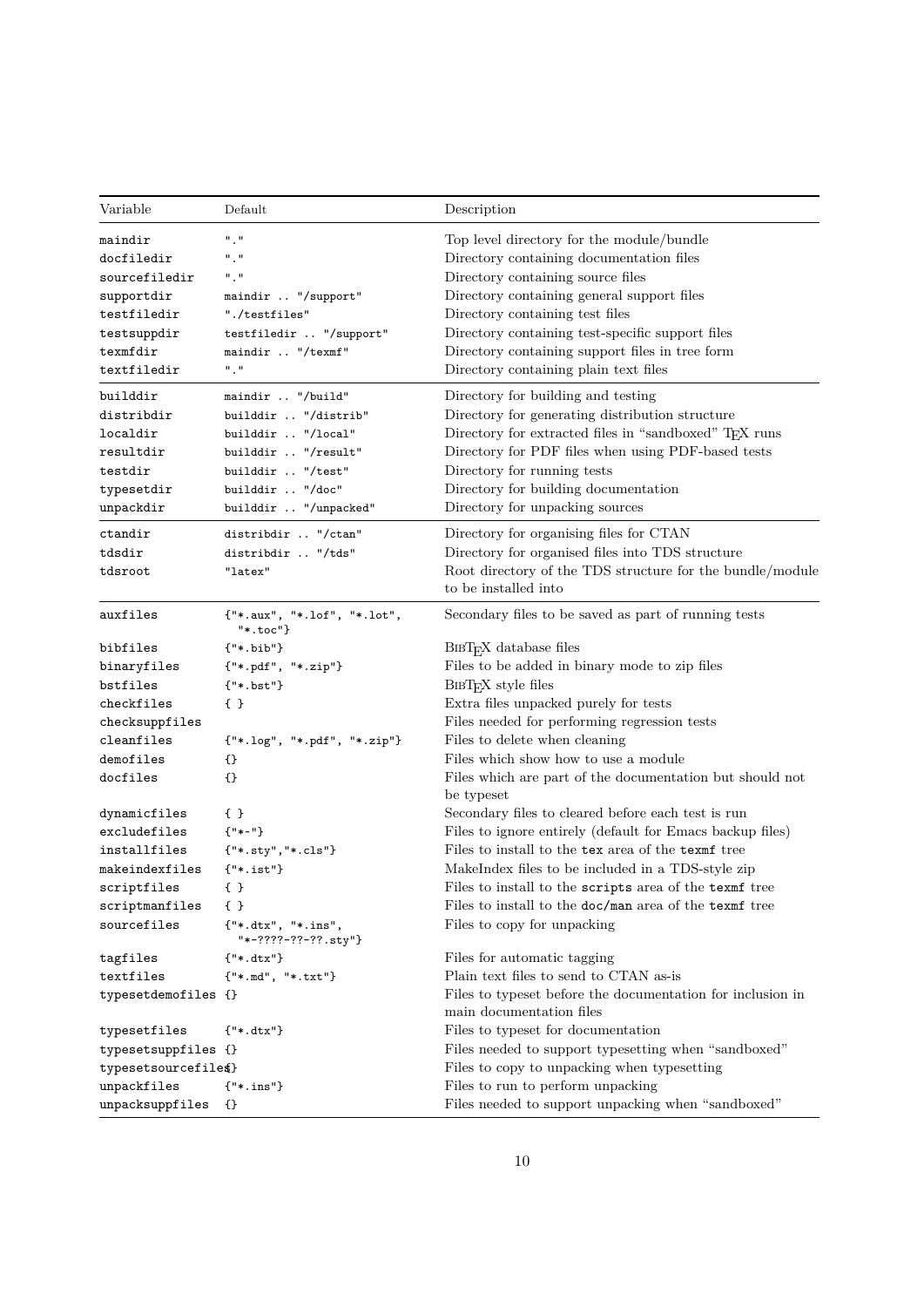| Variable                     | Default                            | Description                                                                |
|------------------------------|------------------------------------|----------------------------------------------------------------------------|
| includetests<br>excludetests | ${ "*" }$<br>{}                    | Test names to include when checking<br>Test names to exclude when checking |
| checkdeps                    | $\{\}$                             | List of dependencies for running checks                                    |
| typesetdeps                  | {}                                 | List of dependencies for typesetting docs                                  |
| unpackdeps                   | {}                                 | List of dependencies for unpacking                                         |
| checkengines                 | {"pdftex", "xetex", "luatex"}      | Engines to check with check by default                                     |
| stdengine                    | "pdftex"                           | Engine to generate .tlg file from                                          |
| checkformat                  | "latex"                            | Format to use for tests                                                    |
| specialformats               | $\langle \texttt{table} \rangle$   | Non-standard engine/format combinations                                    |
| test_types                   | $\langle \texttt{table} \rangle$   | Custom test variants                                                       |
| test_order                   | {"log", "pdf"}                     | Which kinds of tests to evaluate                                           |
| checkconfigs                 | {}                                 | Configurations to use for tests                                            |
| typesetexe                   | "pdflatex"                         | Executable for compiling doc(s)                                            |
| unpackexe                    | "pdftex"                           | Executable for running unpack                                              |
| biberexe                     | "biber"                            | Biber executable                                                           |
| bibtexexe                    | "bibtex8"                          | BIBT <sub>F</sub> X executable                                             |
| makeindexexe                 | "makeindex"                        | MakeIndex executable                                                       |
| curlexe                      | "curl"                             | Curl executable for upload                                                 |
|                              |                                    | Options passed to engine when running checks                               |
| checkopts                    | "-interaction=nonstopmode"         |                                                                            |
| typesetopts                  | "-interaction=nonstopmode"<br>11 H | Options passed to engine when typesetting                                  |
| unpackopts                   | 11 H                               | Options passed to engine when unpacking                                    |
| biberopts                    |                                    | Biber options                                                              |
| bibtexopts                   | "-W"<br>$\mathbf{u}$               | BIBT <sub>F</sub> X options                                                |
| makeindexopts                |                                    | MakeIndex options                                                          |
| ${\tt checksearch}$          | true                               | Switch to search the system texmf for during checking                      |
| typesetsearch                | true                               | Switch to search the system texmf for during typesetting                   |
| unpacksearch                 | true                               | Switch to search the system texmf for during unpacking                     |
| glossarystyle                | "gglo.ist"                         | MakeIndex style file for glossary/changes creation                         |
| indexstyle                   | "gind.ist"                         | MakeIndex style for index creation                                         |
| spectting table              |                                    | Non-standard typesetting combinations                                      |
| forcecheckepoch              | "true"                             | Force epoch when running tests                                             |
| forcedocepoch                | "false"                            | Force epoch when typesetting                                               |
| asciiengines                 | ${"pdftex"}$                       | Engines which should log as pure ASCII                                     |
| checkruns                    | 1                                  | Number of runs to complete for a test before comparing the<br>log          |
| forcecheckruns               | false                              | Always run checkruns runs and never stop early                             |
| ctanreadme                   | "README.md"                        | Name of the file to send to CTAN as README. $\langle \text{ext} \rangle$   |
| ctanzip                      | ctanpkg  "-ctan"                   | Name of the zip file (without extension) created for upload<br>to CTAN     |
| epoch                        | 1463734800                         | Epoch (Unix date) to set for test runs                                     |
| flatten                      | true                               | Switch to flatten any source structure when sending to<br><b>CTAN</b>      |
| flattentds                   | true                               | Switch to flatten any source structure when creating a TDS<br>structure    |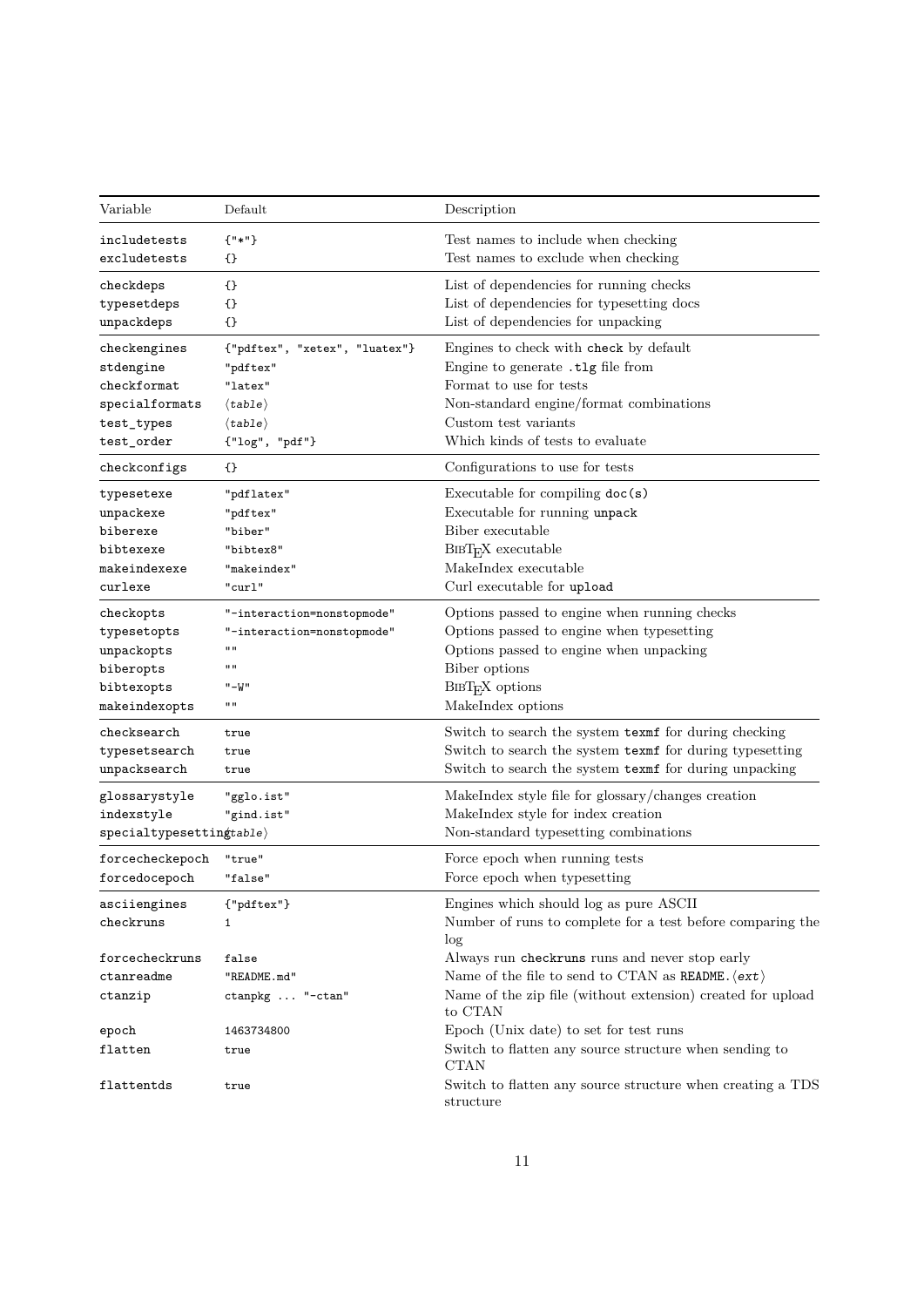| Variable                 | Default                        | Description                                                          |
|--------------------------|--------------------------------|----------------------------------------------------------------------|
| maxprintline             | 79                             | Length of line to use in log files                                   |
| packtdszip               | false                          | Switch to build a TDS-style zip file for CTAN                        |
| ps2pdfopts               | $\mathbf{H}$                   | Options for ps2pdf                                                   |
| typesetcmds              | $\mathbf{H}$                   | Instructions to be passed to T <sub>F</sub> X when doing typesetting |
| typesetruns              | 3                              | Number of cycles of typesetting to carry out                         |
| recordstatus             | false                          | Switch to include error level from test runs in .tlg files           |
| manifestfile             | "MANIFEST.md"                  | Filename to use for the manifest file                                |
| tdslocations             | $\{\}$                         | Map for non-standard file installations                              |
| tdsdirs                  | $\{ \}$                        | List of ready-to-use source locations                                |
| uploadconfig             | $\langle \text{table} \rangle$ | Metadata to describe the package for CTAN (see Table 2)              |
| uploadconfig.pkg ctanpkg |                                | Name of the CTAN package                                             |
| bakext                   | ".bak"                         | Extension of backup files                                            |
| dviext                   | ".dvi"                         | Extension of DVI files                                               |
| lytext                   | ".'v't"                        | Extension of log-based test files                                    |
| tlgext                   | ".tlg"                         | Extension of test file output                                        |
| tpfext                   | ".tpf"                         | Extension of PDF-based test output                                   |
| lveext                   | ".lve"                         | Extension of auto-generating test file output                        |
| logext                   | $"$ .log $"$                   | Extension of checking output, before processing it into a<br>.tlg    |
| pvtext                   | ".pvt"                         | Extension of PDF-based test files                                    |
| pdfext                   | ".pdf"                         | Extension of PDF file for checking and saving                        |
| psext                    | ".ps"                          | Extension of PostScript files                                        |

### <span id="page-11-0"></span>**1.6 Interaction between tests**

Tests are run in a single directory, so whilst they are may be isolated from the system TFX tree they do share files. This may be significant if installation-type files are generated during a test, for example by a filecontents environment in LAT<sub>EX</sub>. Typically, you should set up your tests such that they do not use the same names for such files: this may lead to variable outcomes depending on the order in which tests are run.

#### <span id="page-11-1"></span>**1.7 Selective running of tests**

The variables includetests and excludetests may be used to select which tests are run: these variables take raw test *names* not full file names. The list of tests in excludetests overrides any matches in includetests, meaning that tests can be disabled selectively. It also makes it possible to disable test on for example a platform basis: the texlua specific variable os.type may be used to set excludetests only on some systems.

#### <span id="page-11-2"></span>**1.8 Multiple sets of tests**

In most cases, a single set of tests will be appropriate for the module, with a common set of configuration settings applying. However, there are situations where you may need entirely independent sets of tests which have different setting values, for example using different formats or where the entire set will be engine-dependent. To support this, l3build offers the possibility of using multiple configurations for tests. This is supported using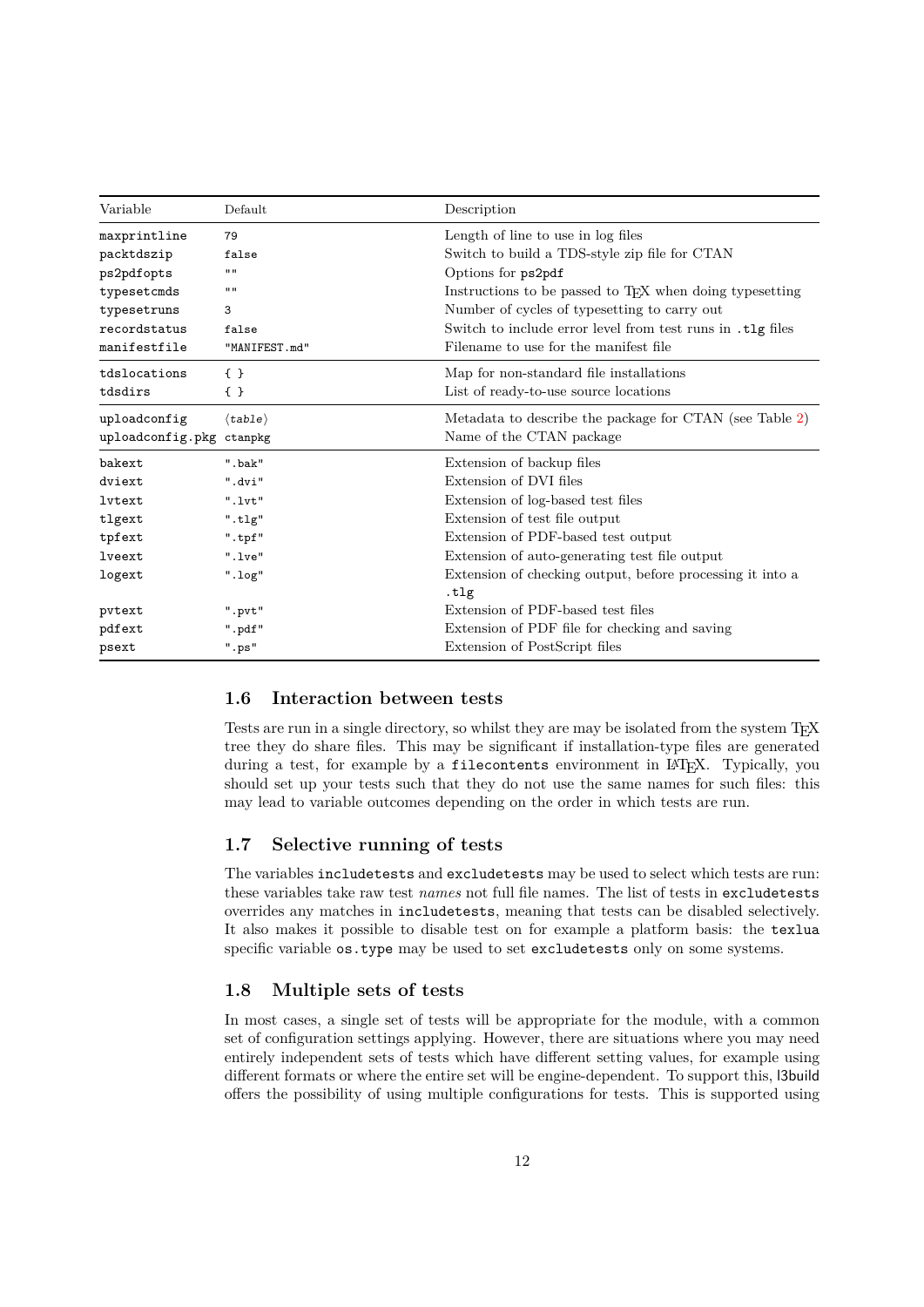the checkconfigs table. This is used to list the names of each configuration (.lua file) which will be used to run tests.

For example, for the core  $\text{LATEX } 2\varepsilon$  tests the main test files are contained in a directory testfiles. To test font loading for X<sub>T</sub>TEX and LuaTEX there are a second set of tests in testfiles-TU which use the short build-TU.lua file shown in Figure [4.](#page-13-2) To run both sets of tests, the main build.lua file contains the setting checkconfigs =  $\{\text{``build''}, \text{``config-TU''}\}.$  This will cause l3build to run first using no additional settings (*i.e.* reading the normal build.lua file alone), then running *also* loading the settings from config-TU.lua.

To allow selection of a one or more configurations, and to allow saving of .tlg files in non-standard configurations, the  $--$ config  $(-c)$  option may be used. This works in the same way as --engine: it takes a comma list of configurations to apply, overriding checkconfigs.

#### <span id="page-12-0"></span>**1.9 Dependencies**

If you have multiple packages that are developed separately but still interact in some way, it's often desirable to integrate them when performing regression tests. For LAT<sub>EX</sub>, for example, when we make changes to l3kernel it's important to check that the tests for l3packages still run correctly, so it's necessary to include the l3kernel files in the build process for l3packages.

In other words, l3packages is *dependent* on l3kernel, and this is specified in l3build by setting appropriately the variables checkdeps, typesetdeps, and unpackdeps. The relevant parts of the LAT<sub>EX</sub> repository is structured as the following.

l3/

```
l3kernel/
            build.lua
            expl3.dtx
            expl3.ins
            ...
            testfiles/
l3packages/
            build.lua
            xparse/
                   build.lua
                   testfiles/
                   xparse.dtx
                   xparse.ins
```
support/

For LAT<sub>EX</sub> build files, maindir is defined as top level folder 13, so all support files are located here, and the build directories will be created there. To set l3kernel as a dependency of l3package, within l3packages/xparse/build.lua the equivalent of the following is set:

```
maindir = " \ldots / \ldots"checkdeps = {maindir .. "/l3kernel"}
```
This ensures that the l3kernel code is included in all processes involved in unpacking and checking and so on. The name of the script file in the dependency is set with the scriptname variable; by default these are "build.lua".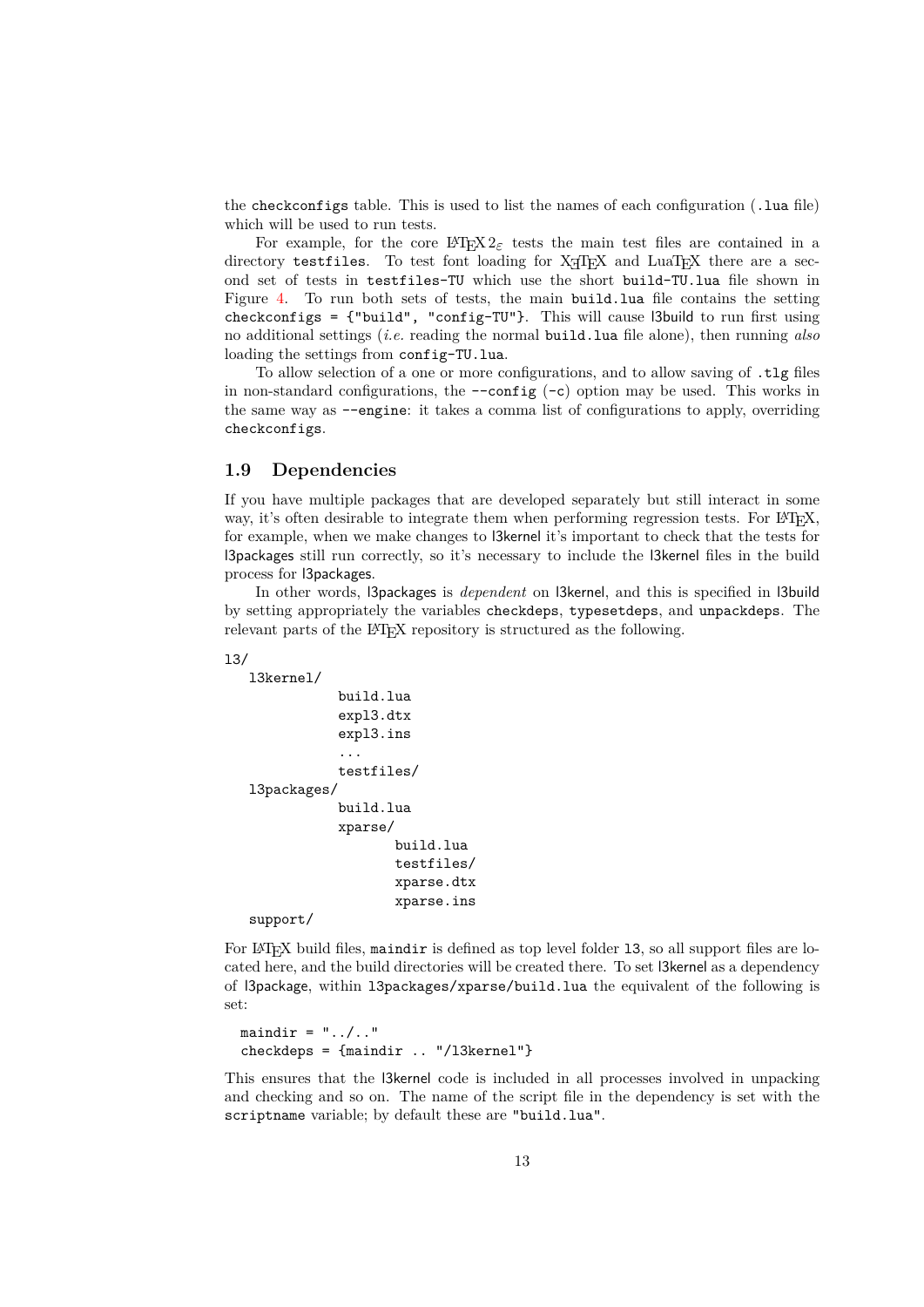```
1 \vert -- Build script for LaTeX "13packages" files
2
3 -- Identify the bundle: there is no module as this is the "driver"
_4 bundle = "13packages"
5
6 -- Location of main directory: use Unix-style path separators
7 maindir = ".."
```
<span id="page-13-0"></span>Figure 2: The build script for the l3packages bundle.

```
1 \vert -- Build script for LaTeX "xparse" files
2
3 \vert -- Identify the bundle and module:
4 bundle = "13packages"
5 module = "xparse"
6
7 -- Location of main directory: use Unix-style path separators
8 -- Should match that defined by the bundle.
9 \text{ maindir} = " \dots / \dots
```
<span id="page-13-1"></span>Figure 3: The build script for the xparse module.

```
1 -- Special config for these tests
2 checksearch = true
3 checkengines = {"xetex", "luatex"}
4 testfiledir = "testfiles-TU"
```
<span id="page-13-2"></span>Figure 4: Example of using additional (or overriding) settings for configuring tests in a different subdirectory.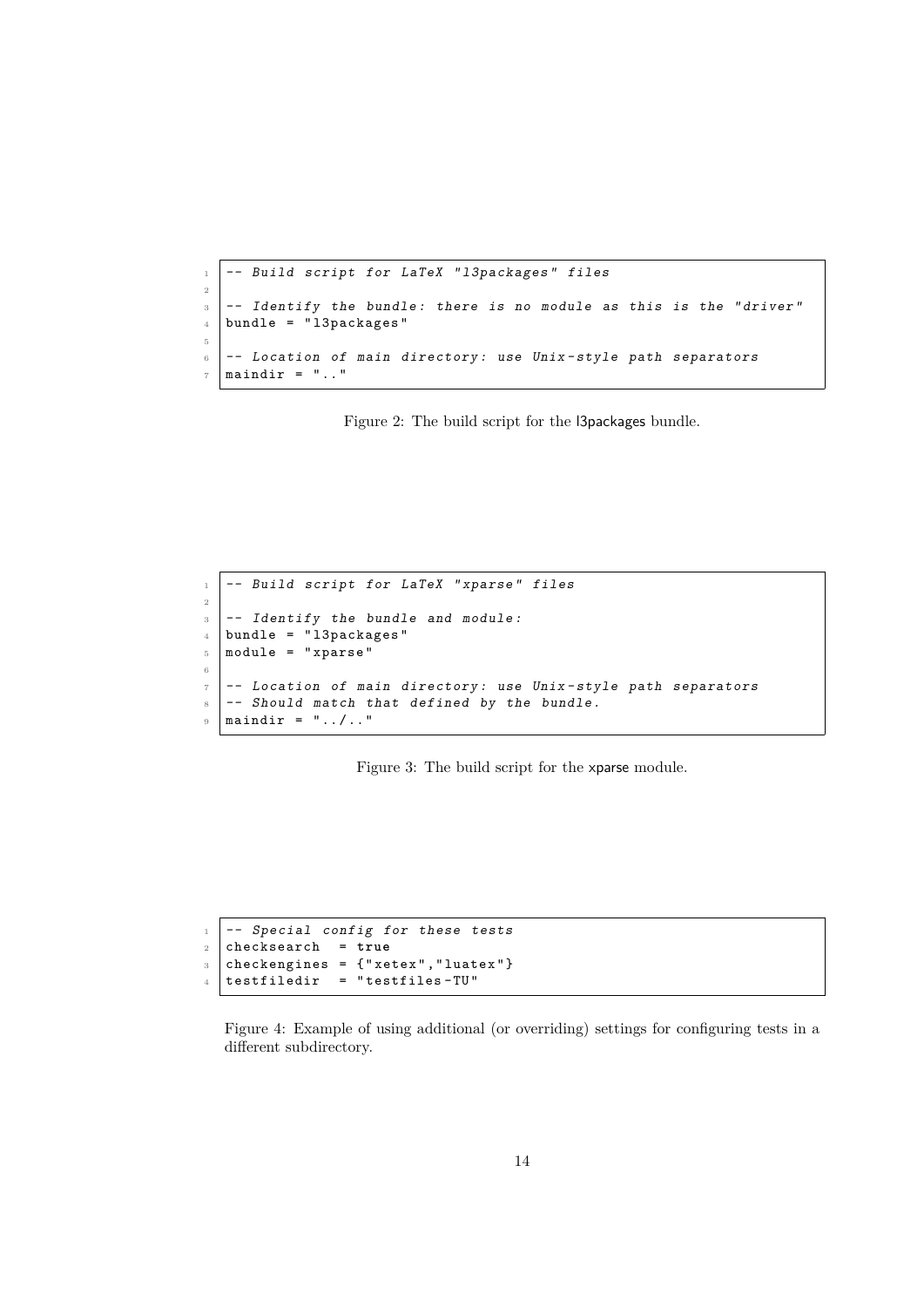#### <span id="page-14-0"></span>**1.10 Non-standard source layouts**

A variety of source layouts are supported. In general, a "flat" layout with all source files "here" is most convenient. However, l3build supports placement of both code and documentation source files in other locations using the sourcefiledir, docfiledir and textfiledir variables. For pre-built trees, the glob syntax  $**/*.$  $(\text{ext})$  may be useful in these cases: this enables recursive searching in the appropriate tree locations. With the standard settings, this structure will be removed when creating a CTAN release: the variable flatten may be used to control this behavior. The flattentds setting controls the same concept for TDS creation.

Notice that text files are treated separately from documentation files when splitting trees: this is to allow for the common case where files such as README and LICENSE are at the top level even when other documentation files are in a sub-directory.

A series of example layouts and matching build.lua files are available from [https:](https://github.com/latex3/l3build/tree/master/examples) [//github.com/latex3/l3build/tree/master/examples](https://github.com/latex3/l3build/tree/master/examples).

For more complex layouts in which sources are laid out in TDS format and should be used directly, the table tdsdirs is available. Each entry is a source directory and the matching installation target, for example

```
tdsdirs = \{sources = "tex" \}
```
This would enable a directory sources in the development area to be used for testing and typesetting, and for it to be installed into the tex tree when building a release. When this method is used, the sources are *not* copied into the local tree: like texmfdir, they are added directly to the areas accessible during a testing or typesetting run. When using this approach, the files listed in typesetfiles *must* still be included in docfiles: they have to be directly visible to l3build, not found by kpsewhich searching.

### <span id="page-14-1"></span>**1.11 Non-standard formats/binaries**

The standard approach used by l3build is to use a combination of engine and checkformat to generate the *binary* and *format* combination used for tests. For example, when pdftex is the engine and latex is the checkformat, the system call used is

pdftex --fmt=pdflatex

*i.e.* the binary names is the same as the engine, and the format is a simple substitution of the checkformat into engine, replacing tex.

For more complex set ups, specialformats should be used. This is a table with one entry per checkformat. Each entry is itself a table, and these contain a list of engines and settings for binary, format and options. For example, for  $ConTrXt$  and appropriate set up is

```
specialformats.context = \{luatex = \{ \text{binary} = "context", \text{ format} = ""\},
  pdftex = \{binary = "texexec", format = ""}xetex = \{binary = "texexec", format = "", options = "-xetex"\}}
```
Additional tokens can also be injected before the loading of a test file using the tokens entry: this might for example be used to select a graphics driver with a DVI-based route.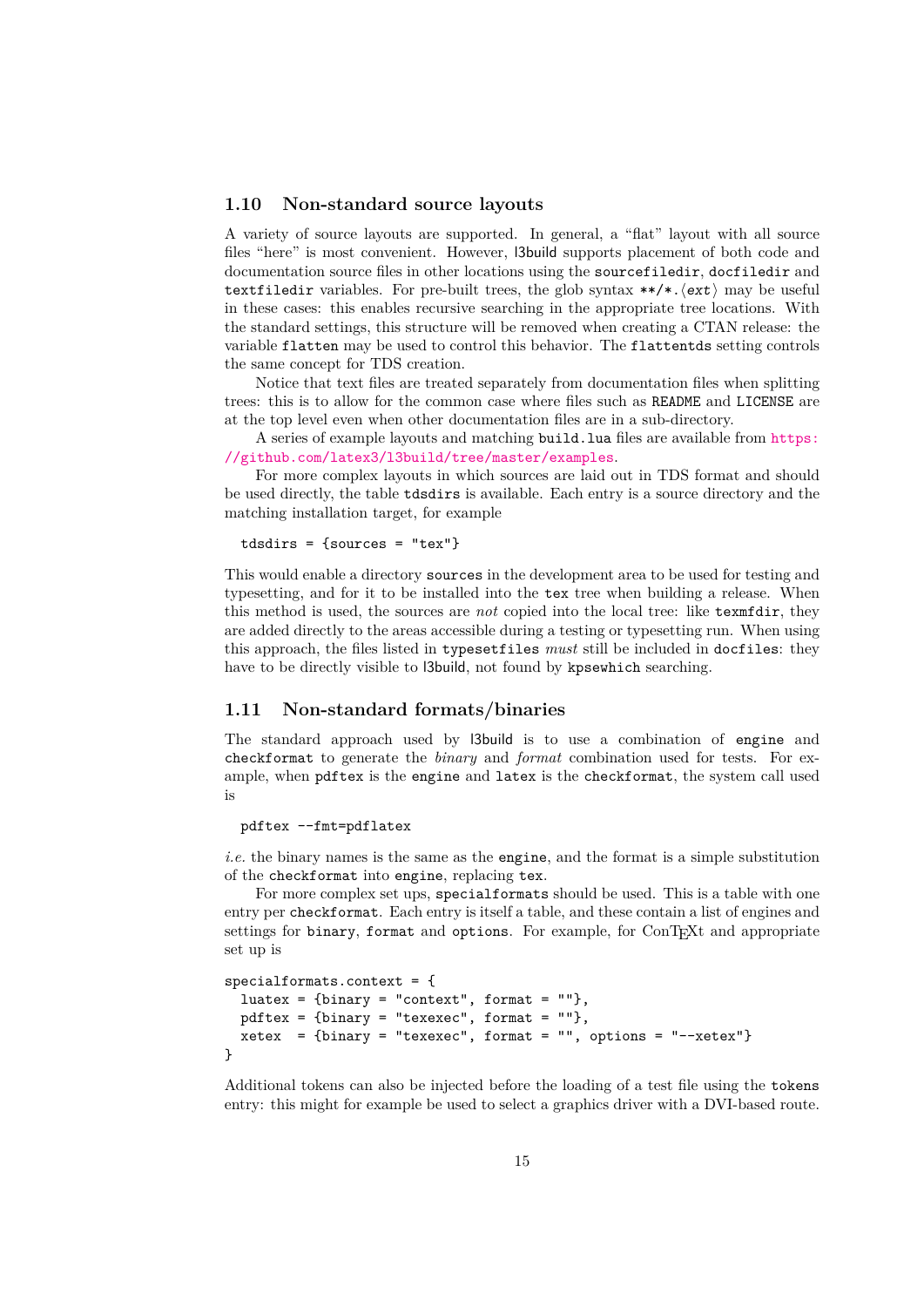#### <span id="page-15-1"></span><span id="page-15-0"></span>**1.12 Output normalisation**

To allow test files to be used between different systems (*e.g.* when multiple developers are involved in a project), the log files are normalised before comparison during checking. This removes some system-dependent data but also some variations due to different engines. This normalisation consists of two parts: removing ("ignoring") some lines and modifying others to give consistent test. Currently, the following types of line are ignored:

- Lines before the **\START**, after the **\END** and within **\OMIT**/**\TIMO** blocks
- Entirely blank lines, including those consisting only of spaces.
- Lines related to loading .fd files (from  $(\langle name \rangle .fd$  to the matching)).
- Lines starting \openin or \openout.

Modifications made in lines are:

- Removal spaces at the start of lines.
- Removal of ./ at start of file names.
- Standardisation of the list of units known to T<sub>E</sub>X (pdfT<sub>E</sub>X and LuaT<sub>E</sub>X add a small number of additional units which are not known to  $T_{\text{F}}$ X90 or  $X_{\text{F}}$ T<sub>E</sub>X, (u)pT<sub>E</sub>X adds some additional non-standard ones)
- Standardisation of \csname\endcsname<sub>ii</sub> to \csname\endcsname (the former is formally correct, but the latter was produced for many years due to a TFX bug).
- Conversion of on line  $\langle$ number $\rangle$  to on line ... to allow flexibility in changes to test files.
- Conversion of file dates to  $\dots$   $\dots$  and any version numbers on the same lines to v....
- Conversion of register numbers in assignment lines  $\langle \langle \text{register} \rangle = \langle \langle \text{type} \rangle \langle \text{number} \rangle$ to  $\langle \langle type \rangle \langle \dots \rangle$
- Conversion of box numbers in  $\show$  lines >  $\boxtimes(\text{number})=$  to >  $\boxtimes...=$
- Conversion of Lua data reference ids <lua data reference  $\langle$ number >> to <lua data reference ...>
- Removal of some  $(u)pTFX$  data where it is equivalent to pdfTFX (yoko direction, \displace 0.0)
- Removal of various \special lines inserted due to the build process

LuaTEX makes several additional changes to the log file. As normalising these may not be desirable in all cases, they are handled separately. When creating LuaT<sub>EX</sub>-specific test files (either with LuaT<sub>EX</sub> as the standard engine or saving a LuaT<sub>EX</sub>-specific .tlg file) no further normalisation is undertaken. On the other hand, for cross-engine comparison the following normalisation is applied:

- Removal of additional (unused) \discretionary points.
- Normalisation of some **\discretionary** data to a T<sub>E</sub>X90 form.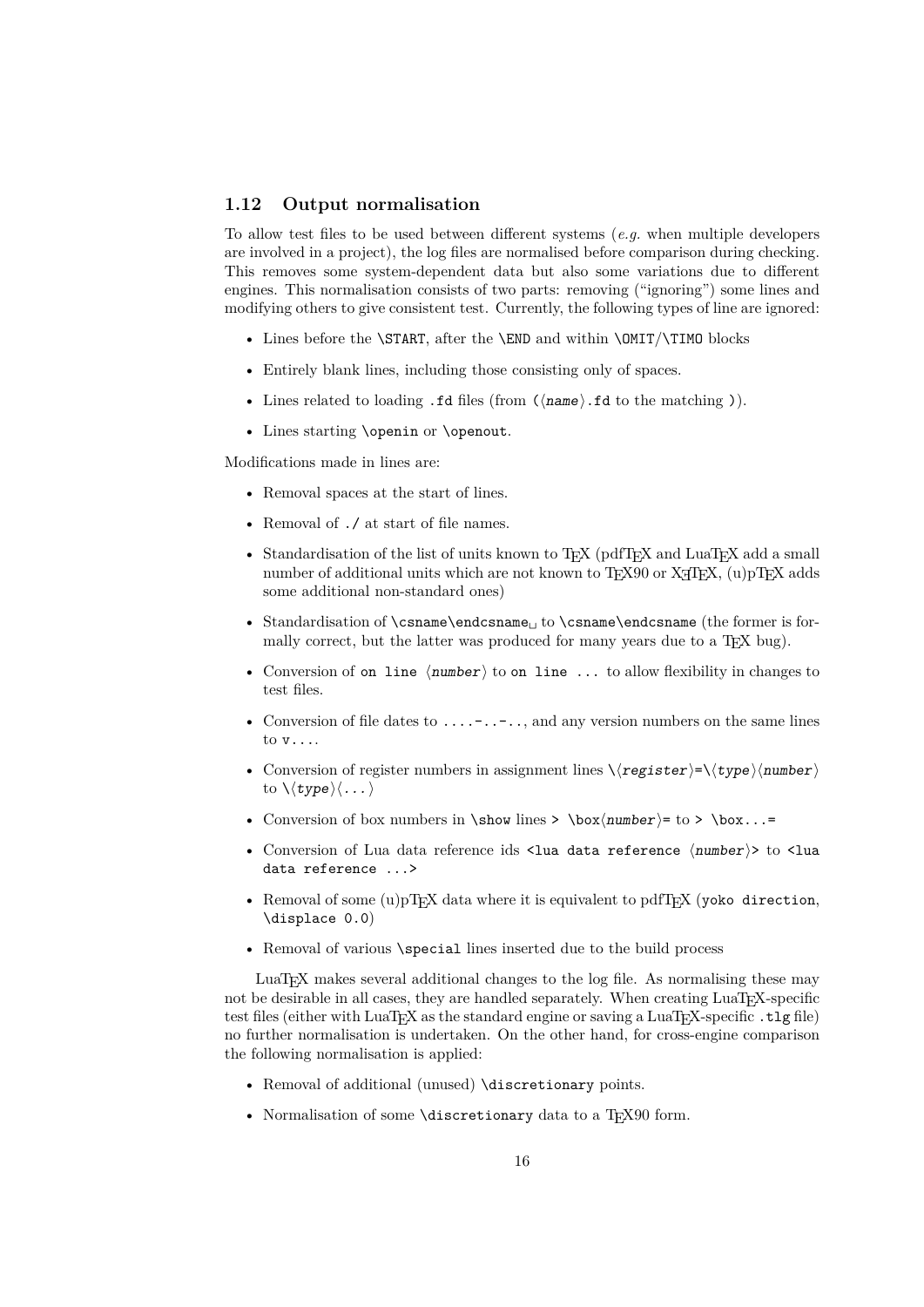- <span id="page-16-2"></span>• Removal of  $U^+ \dots$  notation for missing characters.
- Removal of display for display math boxes (included by  $T_{F}X90/pdfT_{F}X/XT_{F}X$ ).
- Removal of Omega-like direction TLT information.
- Removal of additional whatsit containing local paragraph information (\localinterlinepenalty, *etc.*).
- Rounding of glue set to four decimal places (glue set may be slightly different in LuaT<sub>E</sub>X compared to other engines).
- Conversion of low chars  $(0 \text{ to } 31)$  to  $\hat{ }$  notation.

When making comparisons between 8-bit and Unicode engines it is useful to format the top half of the 8-bit range such that it appears in the log as  $\hat{\ }$  (char) (the exact nature of the 8-bit output is otherwise dependent on the active code page). This may be controlled using the asciiengines option. Any engines named here will use a .tcx file to produce only ASCII chars in the log output, whilst for other engines normalisation is carried out from UTF-8 to ASCII. If the option is set to an empty table the latter process is skipped: suitable for cases where only Unicode engines are in use.

## <span id="page-16-0"></span>**2 Writing test files**

Test files are written in a TEX dialect using the support file regression-test.tex, which should be **\input** at the very beginning of each test. Additional customisations to this driver can be included in a local regression-test.cfg file, which will be loaded automatically if found.

The macros loaded by regression-test.tex set up the test system and provide a number of commands to aid the production of a structured test suite. The basis of the test suite is to output material into the .log file, from which a normalised test output  $( .t1g)$ file is produced by the build command save. A number of commands are provided for this; they are all written in uppercase to help avoid possible conflicts with other package commands.

#### <span id="page-16-1"></span>**2.1 Metadata and structural commands**

Any commands that write content to the .log file that should be ignored can be surrounded by **\OMIT** . . **\TIMO.** At the appropriate location in the document where the .log comparisons should start (say, after \begin{document}), the test suite must contain the \START macro.

The \END command signals the end of the test (but read on). Some additional diagnostic information is printed at this time to debug if the test did not complete 'properly' in terms of mismatched brace groups or  $\iota$ :.. \fi groups.

In a LATEX document, **\end{document}** will implicitly call **\END** at the very end of the compilation process. If \END is used directly (replacing \end{document} in the test), the compilation will halt almost immediately, and various tasks that \end{document} usually performs will not occur (such as potentially writing to the various .toc files, and so on). This can be an advantage if there is additional material printed to the log file in this stage that you wish to ignore, but it is a disadvantage if the test relies on various auxiliary data for a subsequent typesetting run. (See the checkruns variable for how these tests would be test up.)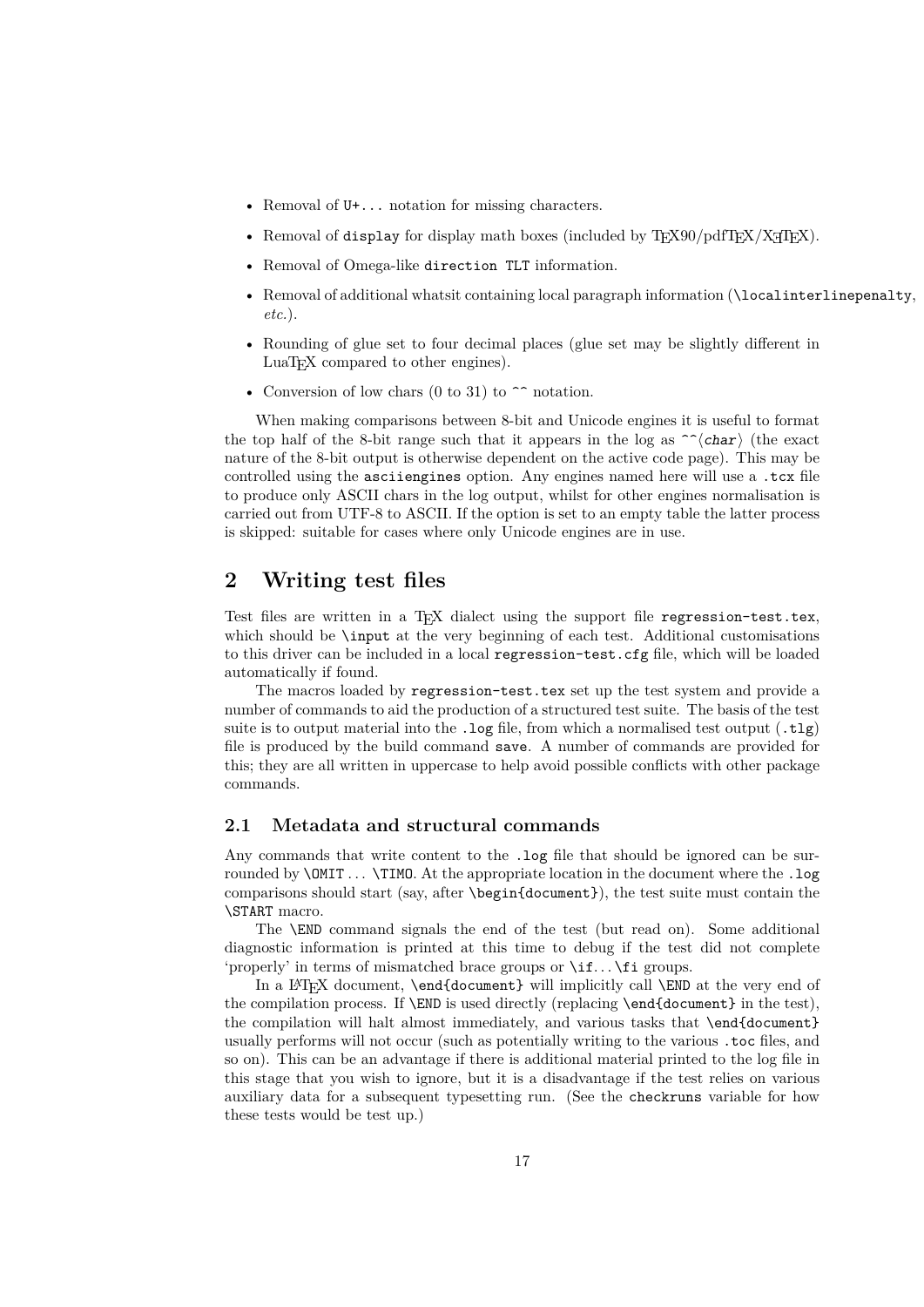#### <span id="page-17-1"></span><span id="page-17-0"></span>**2.2 Commands to help write tests**

\TYPE is used to write material to the .log file, like LATEX's \typeout, but it allows 'long' input. The following commands are defined to use \TYPE to output strings to the .log file.

- \SEPARATOR inserts a long line of = symbols to break up the log output.
- **\NEWLINE** inserts a linebreak into the log file.
- \TRUE, \FALSE, \YES, \NO output those strings to the log file.
- \ERROR is *not* defined but is commonly used to indicate a code path that should never be reached.
- The \TEST{⟨*title*⟩}{⟨*contents*⟩} command surrounds its ⟨*contents*⟩ with some \SEPARATORs and a ⟨*title*⟩.
- \TESTEXP surrounds its contents with \TYPE and formatting to match \TEST; this can be used as a shorthand to test expandable commands.
- \BEGINTEST{ $\langle title \rangle$ } ... \ENDTEST is an environment form of \TEST, allowing verbatim material, *etc.* to appear.
- $\S$ HOWFILE ( $\varepsilon$ -T<sub>EX</sub> only) Shows the content of the file given as an argument.
- \ASSERT and \ASSERTSTR Asserts if the full expansion of the two required arguments are the same: the \ASSERT function is token-based, the \ASSERTSTR works on a string basis.

An example of some of these commands is shown following.

```
\TEST{bool_set,~lazy~evaluation}
 {
  \bool set:Nn \l tmpa bool
   {
    \int_compare_p:nNn 1=1
    && \bool_lazy_any_p:n
     {
       { \int_compare_p:nNn 2=3 }
       { \int_compare_p:nNn 4=4 }
       { \int_compare_p:nNn 1=\ERROR } % is skipped
     }
    && \int_compare_p:nNn 2=2
   }
  \bool_if:NTF \l_tmpa_bool \TRUE \FALSE
 }
This test will produce the following in the output.
==========================================
TEST 8: bool set, lazy evaluation
==========================================
```
==========================================

**TRUE** 

(Only if it's the eighth test in the file of course, and assuming expl3 coding conventions are active.)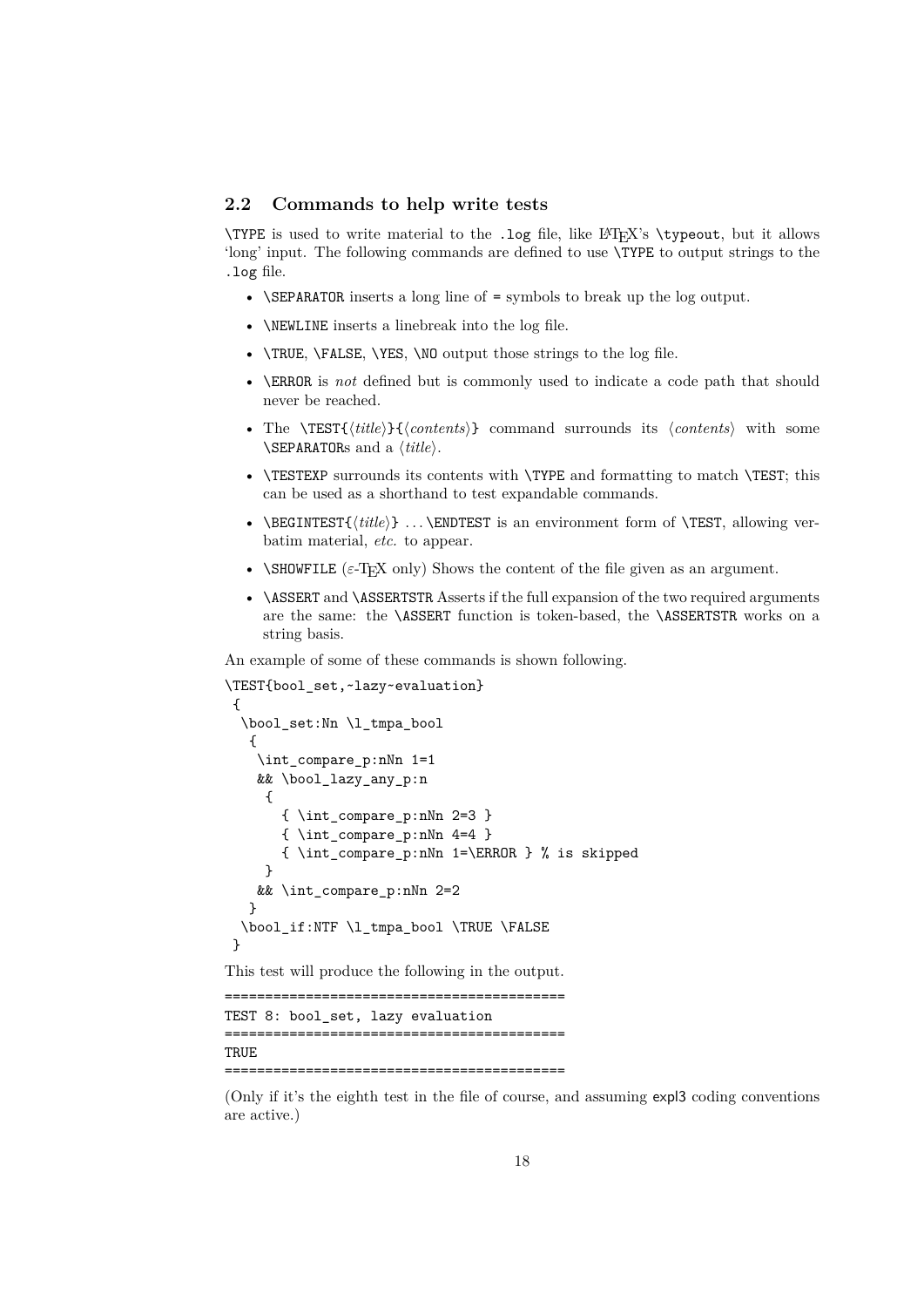#### <span id="page-18-2"></span><span id="page-18-0"></span>**2.3 Showing box content**

The commands introduced above are only useful for checking algorithmic or logical correctness. Many packages should be tested based on their typeset output instead; T<sub>E</sub>X provides a mechanism for this by printing the contents of a box to the log file. The regression-test.tex driver file sets up the relevant T<sub>EX</sub> parameters to produce as much output as possible when showing box output.

A plain TEX example of showing box content follows.

```
\input regression-test.tex\relax
\START
\setbox0=\hbox{\rm hello \it world $a=b+c$}
\showbox0
\END
```
This produces the output shown in Figure [5](#page-19-0) (left side). It is clear that if the definitions used to typeset the material in the box changes, the log output will differ and the test will no longer pass.

The equivalent test in L<sup>AT</sup>EX  $2\varepsilon$  using expl3 is similar.

```
\input{regression-test.tex}
\documentclass{article}
\usepackage{expl3}
\START
\ExplSyntaxOn
\box_new:N \l_tmp_box
\hbox_set:Nn \l_tmp_box {hello~ \emph{world}~ $a=b+c$}
\box_show:N \l_tmp_box
\ExplSyntaxOff
\END
```
The output from this test is shown in Figure [5](#page-19-0) (right side). There is marginal difference (mostly related to font selection and different logging settings in LATEX) between the plain and expl3 versions.

When examples are not self-contained enough to be typeset into boxes, it is possible to ask T<sub>EX</sub> to output the entire contents of a page. Insert \showoutput for LATEX or set \tracingoutput positive for plain TEX; ensure that the test ends with \newpage or equivalent because TEX waits until the entire page is finished before outputting it.

TODO: should we add something like \TRACEPAGES to be format-agnostic here? Should this perhaps even be active by default?

### <span id="page-18-1"></span>**2.4 Testing entire pages**

There may be occasions where creating entire test pages is necessary to observe the test output required. That is best achieved by applying \showoutput and forcing a complete page to be produced, for example

```
\input{regression-test.tex}
\documentclass{article}
\usepackage{expl3}
\START
\showoutput
```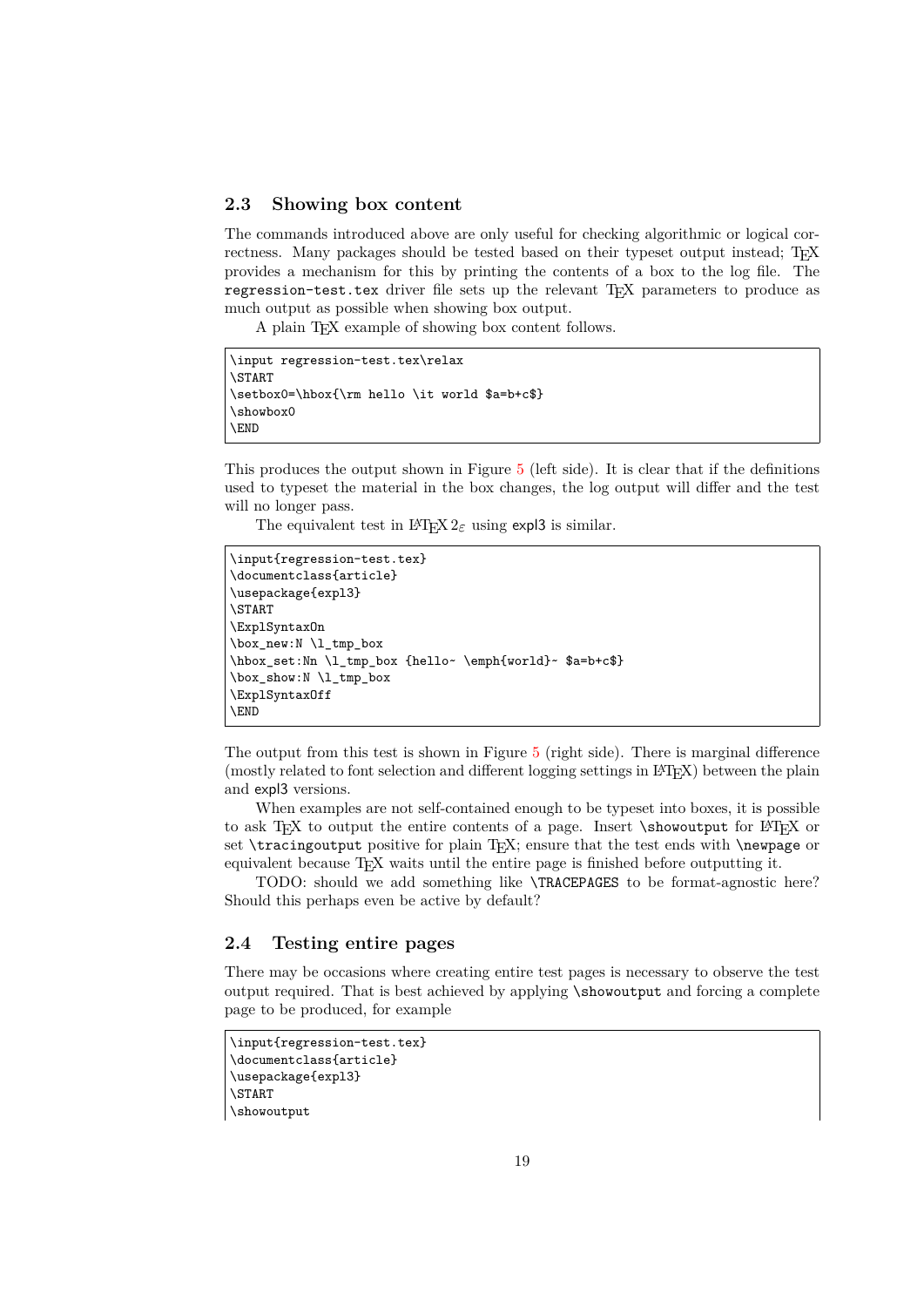```
> \box0=
\hbox(6.94444+0.83333)x90.56589
.\tenrm h
.\tenrm e
.\tenrm l
.\tenrm l
.\tenrm o
.\glue 3.33333 plus 1.66666 minus 1.11111
.\tenit w
.\tenit o
.\tenit r
.\tenit l
.\tenit d
.\glue 3.57774 plus 1.53333 minus 1.0222
.\mathon
.\teni a
.\glue(\thickmuskip) 2.77771 plus 2.77771
.\.\glue(\thickmuskip) 2.77771 plus 2.77771
.\teni b
.\glue(\medmuskip) 2.22217 plus 1.11108 minus 2.22217
.\tenrm +
.\glue(\medmuskip) 2.22217 plus 1.11108 minus 2.22217
.\teni c
.\mathoff
! OK.
l.9 \showbox0
                                                              > \box71=
                                                              \hbox(6.94444+0.83333)x91.35481
                                                               .\sqrt{OT1/cmr/m/n}/10 h.\sqrt{OT1/cmr/m/n}/10 e
                                                               .\sqrt{OT1/cmr/m/n}/10 1.\sqrt{OT1/cmr/m/n}/10 1.\sqrt{OT1/cmr/m/n}/10 o
                                                              .\glue 3.33333 plus 1.66666 minus 1.11111
                                                              .\sqrt{OT1/cmr/m/it/10} w
                                                              .\sqrt{OT1/cmr/m/it/10} o
                                                               .\sqrt{OT1/cmr/m/it/10} r
                                                              .\sqrt{OT1/cmr/m/it/10} l
                                                              .\sqrt{OT1/cmr/m/it/10} d
                                                               .\kern 1.03334
                                                               .\glue 3.33333 plus 1.66666 minus 1.11111
                                                               .\mathon
                                                               .\M.\mathrm{Cmm/m/it/10} a
                                                               .\glue(\thickmuskip) 2.77771 plus 2.77771
                                                               .\sqrt{OT1/cmr/m/n/10} =
                                                               .\glue(\thickmuskip) 2.77771 plus 2.77771
                                                               .\mathrm{OML/cmm/m/it/10} b
                                                               .\glue(\medmuskip) 2.22217 plus 1.11108 minus 2.22217
                                                               . \sqrt{OT1/cmr/m/n}/10 +.\glue(\medmuskip) 2.22217 plus 1.11108 minus 2.22217
                                                               .\ OML/cmm/m/it/10 c
                                                               .\mathoff
                                                               ! OK.
                                                              <argument> \l_tmp_box
                                                              l.12 \box_show:N \l_tmp_box
```
<span id="page-19-0"></span>Figure 5: Output from displaying the contents of a simple box to the log file, using plain TEX (left) and expl3 (right). Some blank lines have been added to the plain TEX version to help with the comparison.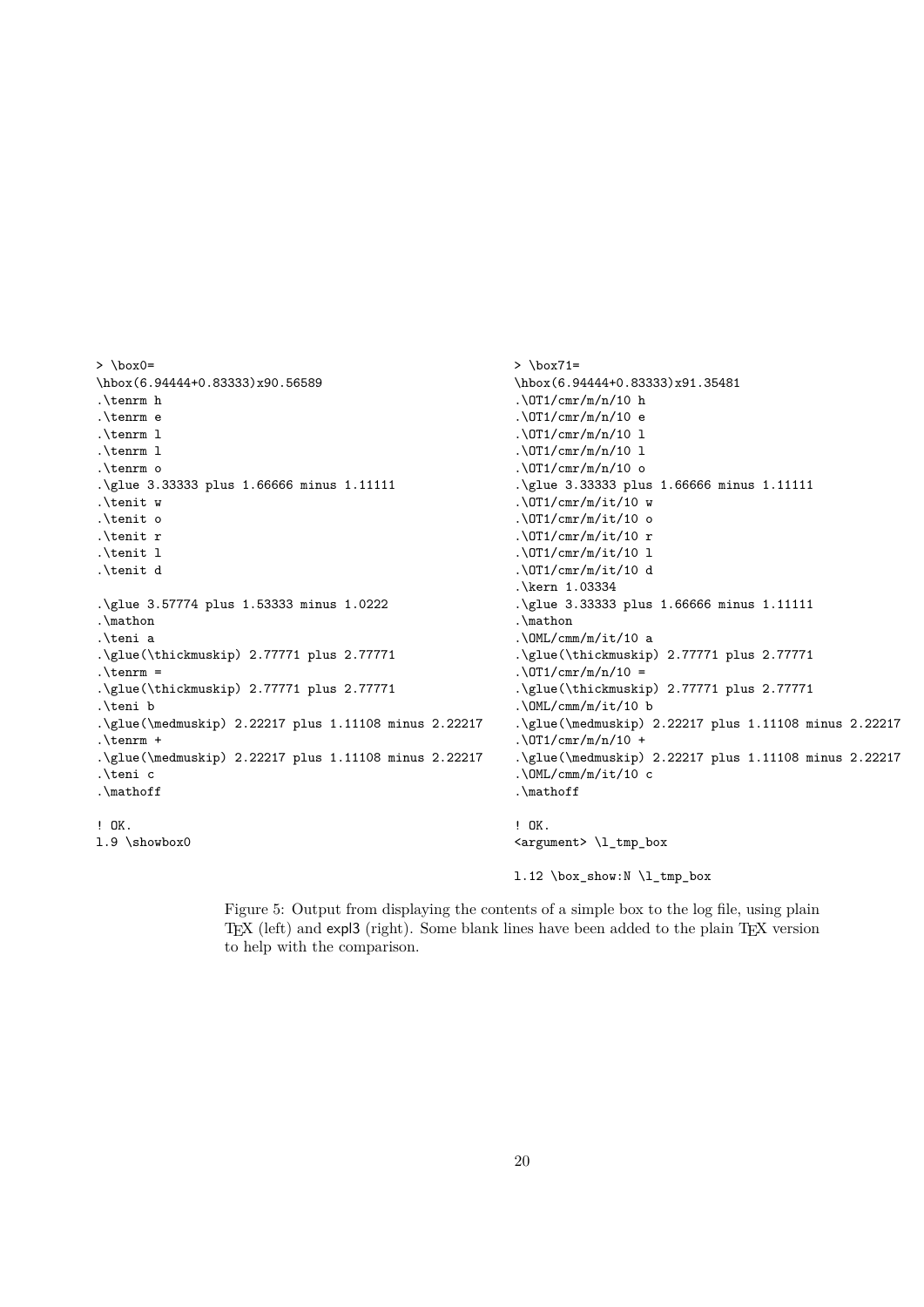```
1 function runtest_tasks (name, run)
2 if run == 1 then
3 return "biber<sub>L</sub>" .. name
4 else
5 return 0
6 end
  7 end
```
<span id="page-20-3"></span>Figure 6: Example runtest tasks function.

% Test content here \vfil\break \END

#### <span id="page-20-0"></span>**2.5 Pre-check hook**

To allow complex set up for tests, a hook checkinit\_hook() is available to be executed once all standard set up is complete but before any tests are run. This should return an integer value: 0 indicates no error.

### <span id="page-20-1"></span>**2.6 Additional test tasks**

A standard test will run the file ⟨name⟩.lvt using one or more engines, but will not carry out any additional processing. For some tests, for example bibliography generation, it may be desirable to call one or more tools in addition to the engine. This can be arranged by defining runtest\_tasks, a function taking two arguments, the name of the current test (this is equivalent to T<sub>EX</sub>'s \jobname, *i.e.* it lacks an extension) and the current run number. The function runtest\_tasks is run after the main call to the engine for a test cycle. It should return an errorlevel value. If more than one task is required, these should be separated by use of os\_concat, a string variable defined by l3build as the correct concatenation marker for the system. An example of runtest\_tasks suitable for calling Biber is shown in Listing [6.](#page-20-3)

### <span id="page-20-2"></span>**2.7 Instructions for rebuilding test output**

Sometimes changes to fundamental parts of the code can cause a lot of tests to fail even though the actually tested systems are still working correctly. This is especially common when the logging and error reporting systems changes and therefore all log file based tests using the component fail with these changes.

In these cases, the option  $--$ show-saves can be passed to 13build check in order to generate a list of l3build save commands which can be executed to regenerate the expected output of all tests which fail. Additionally it sometimes prints a list of l3build check commands for tests which might still fail due to engine differences after running the save commands. After running all these l3build check commands and all l3build save commands listed by them, all tests will succeed.

When bundles are used 13build check --show-saves has to be executed separately for every module in the bundle.

This option is potentially dangerous and therefore should only be used with care. It can easily hide valid test failures between a bunch of spurious changes. Therefore you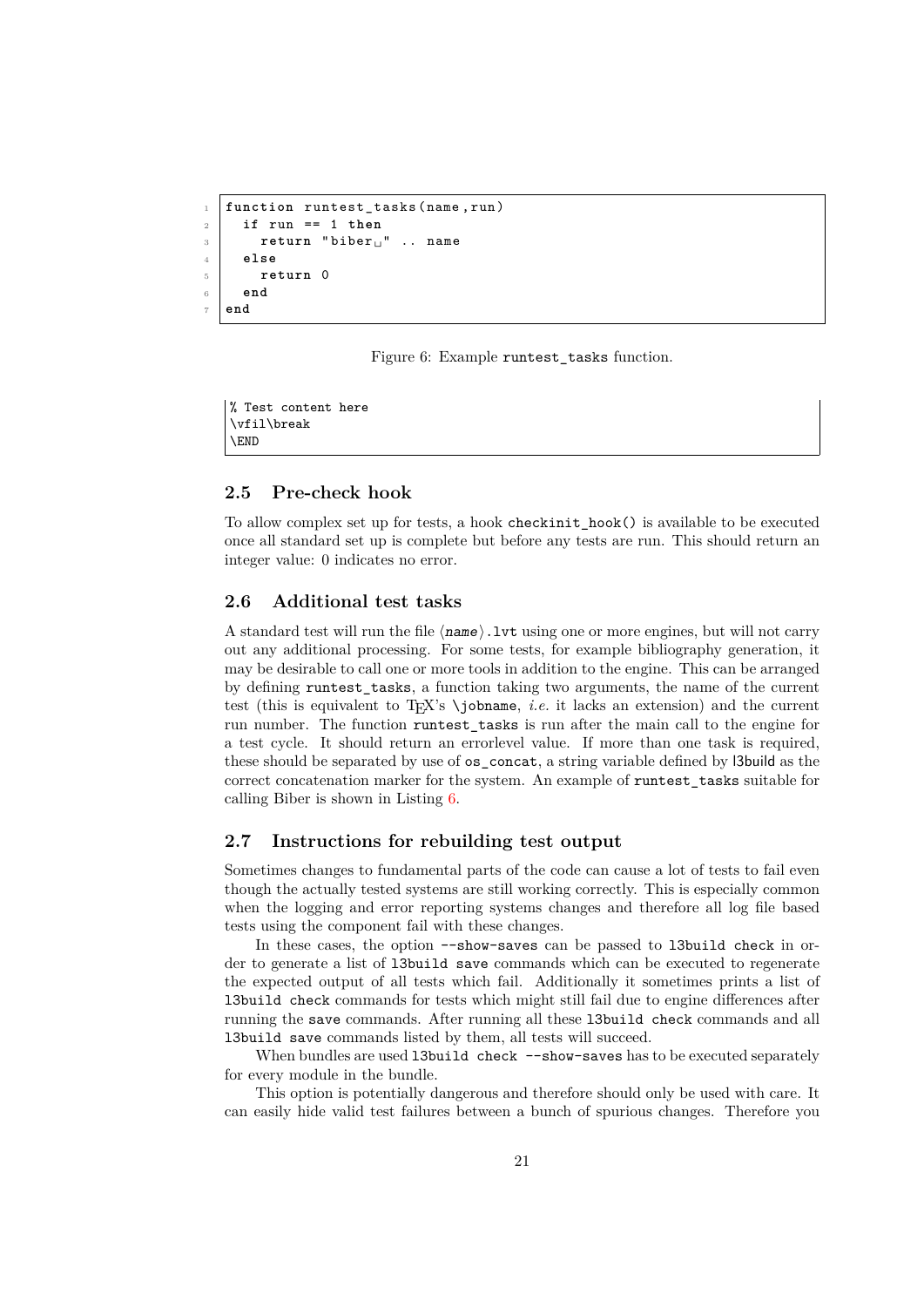should always take a close look at the difference files generated by l3build check before running the generated l3build save commands. Additionally it should only be used when you are aware of the reason why a large number of tests failed and the change causing the failures has been tested separately to have no unintended side effects.

### <span id="page-21-0"></span>**2.8 Epoch setting**

To produce predictable output when using dates, the test system offers the ability to set the epoch to a known value. The epoch variable may be given as a raw value (a simple integer) or as a date in ISO format. The two flags forcecheckepoch and forcedocepoch then determine whether this is applied in testing and typesetting, respectively.

The epoch may also be given as a command line option, -E, which again takes either a date or raw epoch. When given, this will automatically activate forcing of the epoch in both testing and typesetting.

#### <span id="page-21-1"></span>**2.9 Settings in texmf.cnf**

To allow application of non-standard TEX trees or similar non-standard settings, l3build enables searching for a texmf.cnf file by setting the envirnmental variable TEXMFCNF. This might for example be used with a file containing

#### TEXMFAUXTREES = ../../texmf,

for adding a local tree within the development repository (assuming the typical l3build layout).

### <span id="page-21-2"></span>**3 Alternative test formats**

### <span id="page-21-3"></span>**3.1 Generating test files with DocStrip**

It is possible to pack tests inside source files. Tests generated during the unpacking process will be available to the check and save commands as if they were stored in the testfiledir. Any explicit test files inside testfiledir take priority over generated ones with the same names.

### <span id="page-21-4"></span>**3.2 Specifying expectations**

Regression tests check whether changes introduced in the code modify the test output. Especially while developing a complex package there is not yet a baseline to save a test goal with. It might then be easier to formulate the expected effects and outputs of tests directly. To achieve this, you may create an .[1](#page-21-5)ve instead of a .t1g file.<sup>1</sup> It is processed exactly like the .lvt to generate the expected outcome. The test fails when both differ.

Combining both features enables contrasting the test with its expected outcome in a compact format. Listing [7](#page-22-2) exemplary tests TEXs counters. Listing [8](#page-22-3) shows the relevant part of an .ins file to generate it.

<span id="page-21-5"></span><sup>1</sup>Mnemonic: lv**t**: **t**est, lv**e**: **e**xpectation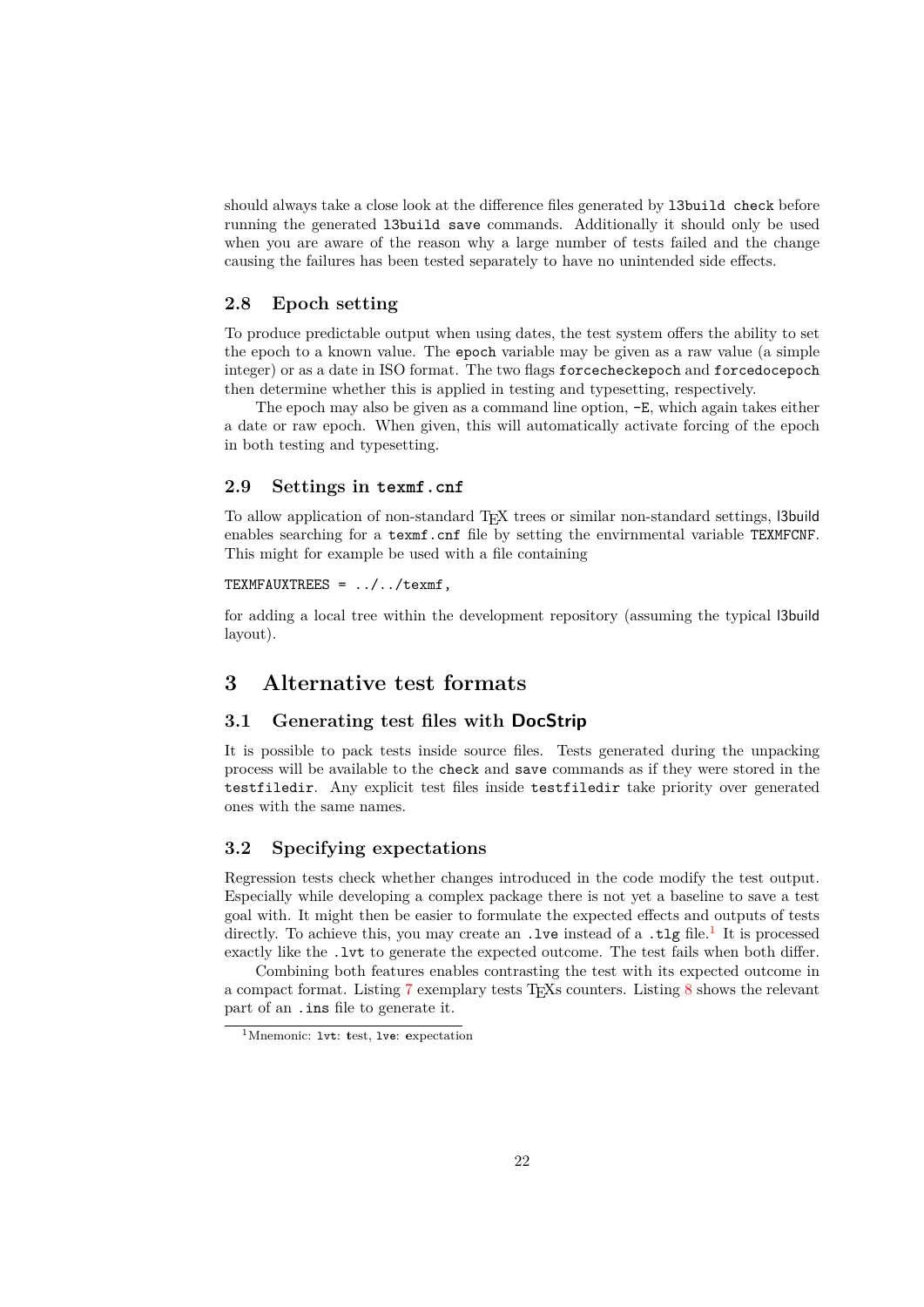```
1 \ input regression - test . tex \ relax
2 \ NSTART3 \mid \text{TEST}{ counter - math }{
4 \frac{\%}{\#}5 \ OMIT
6 \ \ \newcounter { numbers }
7 \setcounter { numbers } {2}
\vert \addtocounter {numbers } {2}
9 \ \stepcounter { numbers }
10 \ TIMO
11 \typeout {\arabic {numbers } }
12 \frac{\%}{\times} / test >
_{13} /% < expect > \ typeout {5}
14 | }
15 \mid \text{VEND}
```
<span id="page-22-2"></span>Figure 7: Test and expectation can be specified side-by-side in a single .dtx file.

```
\qquad \{ \ file\ { \ jobname.lvt} {\ from {{ \ obname .dtx}{{ \estt}} } \}2 \ file {\ jobname . lve }{\ from {\ jobname . dtx }{ expect }}}
```
<span id="page-22-3"></span>Figure 8: Test and expectation are generated from a .dtx file of the same name.

#### <span id="page-22-0"></span>**3.3 PDF-based tests**

In most cases, testing is best handled by using the text-based methods outlined above. However, there are cases where the detail of output structure is important. This can only be fully tested by comparing PDF structure. To support this, l3build can be instructed to build and compare PDF files by setting up tests in . pvt files. The following normalization takes place:

- Replacement of binary streams by the marker [BINARY STREAM]
- Replacement of /ID values by ID-STRING
- Removal of blank lines
- Removal of comment  $(\frac{\%}{\%})$  lines

After this normalization takes place, the file can not usually be rendered properly. To check if the build system has produced a correct PDF, the pre-normalization PDF can be found in the build folder.

To allow platform-independence, PDF-based tests must use only Type 1 or Open-Type fonts: Type3 fonts are system-dependent. PDF files are engine-specific, thus one .tpf file should be stored per engine to be tested.

### <span id="page-22-1"></span>**3.4 Custom tests**

If neither the text-based methods nor PDF-based tests are sufficient, there is the additional option of defining custom variants with individual normalization rules.

For this, the variant has to be registered in the test\_types table and then activated in test\_order.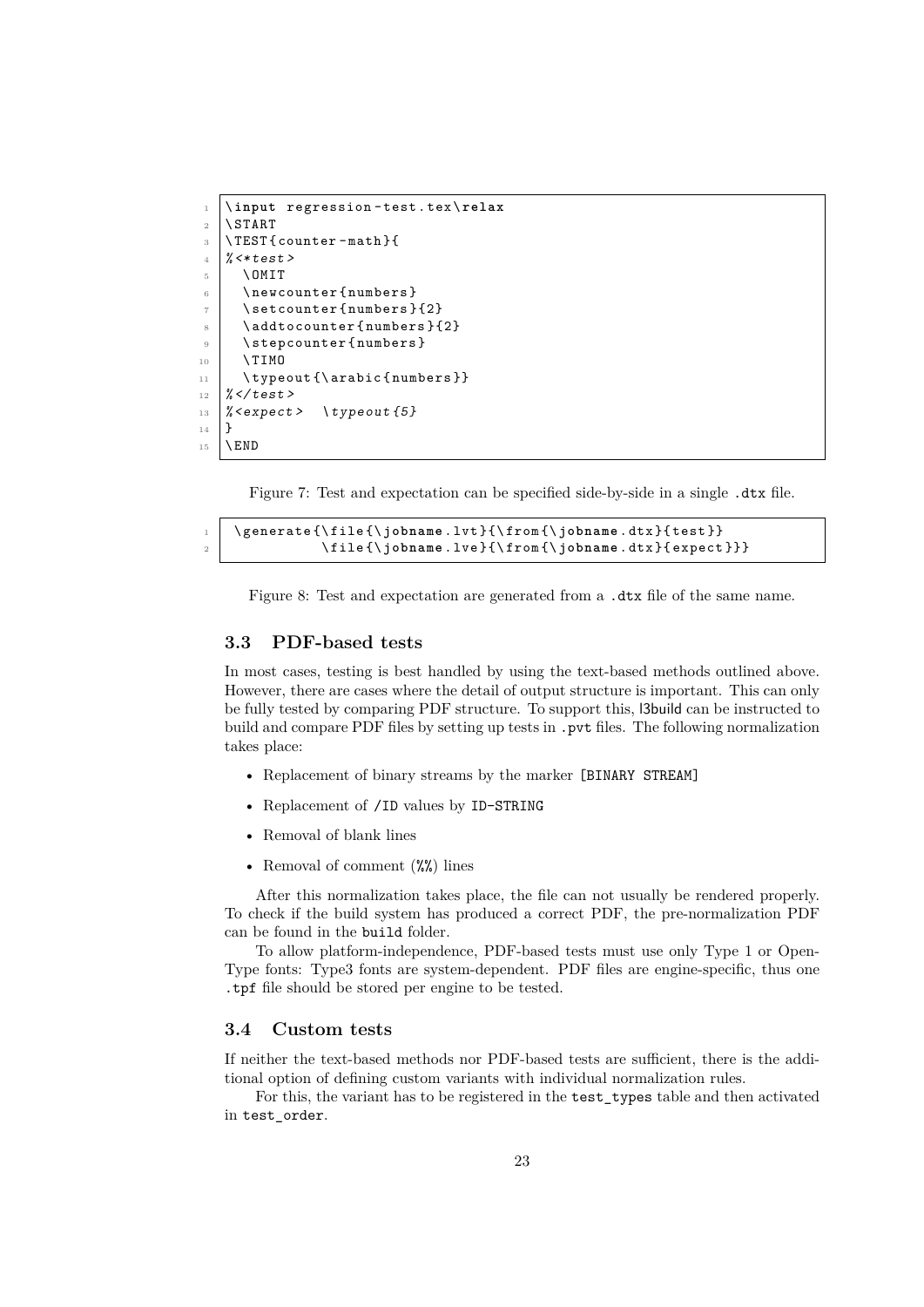Every element in test\_types is a table with fields test (the extension of the test file), reference (the extension of the file the output is compared with), generated (extension of the analyzed LATEX output file) and rewrite (A Lua function for normalizing the output file, taking as parameters the name of the unnormalized LATEX output file to be read, the name of the normalized file to be written, the engine name and a potential errorcode).

For example:

```
test types = {m\nutest = {
    test = "mylvt",reference = ".mytlg",
    generated = ".log",
    rewrite = function(source, normalized, engine, errorcode)
      -- In this example we just copy the logfile without any normalization
      os.execute(string.format("cp %s %s", source, normalized)
    end,
  },
}
test-order = {\texttt{"mylvt", "log", "pdf"}}
```
### <span id="page-23-0"></span>**4 Release-focussed features**

### <span id="page-23-1"></span>**4.1 Installation structure**

With the standard settings, 13build will install files within the T<sub>E</sub>X directory structure (TDS) as follows

- installfiles within a ⟨bundle⟩/⟨module⟩ (or ⟨module⟩) directory inside tex/⟨format⟩
- sourcefiles within a  $\langle bundle \rangle / \langle module \rangle$  (or  $\langle module \rangle$ ) directory inside source/ $\langle format \rangle$
- Typeset PDFs within a ⟨bundle⟩/⟨module⟩ (or ⟨module⟩) directory inside doc/⟨format⟩
- bstfiles within a  $\langle bundle \rangle / \langle module \rangle$  (or  $\langle module \rangle$ ) directory inside bibtex/bst
- bibfiles within a  $\langle bundle \rangle / \langle module \rangle$  (or  $\langle module \rangle$ ) directory inside bibtex/bib
- makeindexfiles within a  $\langle bundle \rangle / \langle module \rangle$  (or  $\langle module \rangle$ ) directory inside makeindex

For more complex set ups, this can be customised using the tdslocations table. Each entry there should be a glob specifying the TDS position of a file or files. Any files not specified in the table will use the standard locations above. For example, to place some files in the generic tree, some in the plain TFX tree and some in the L<sup>AT</sup>FX tree, one might use the set up shown in Figure [9.](#page-24-2)

The table is read in order, and thus specific file names should come before potential wild-card matches.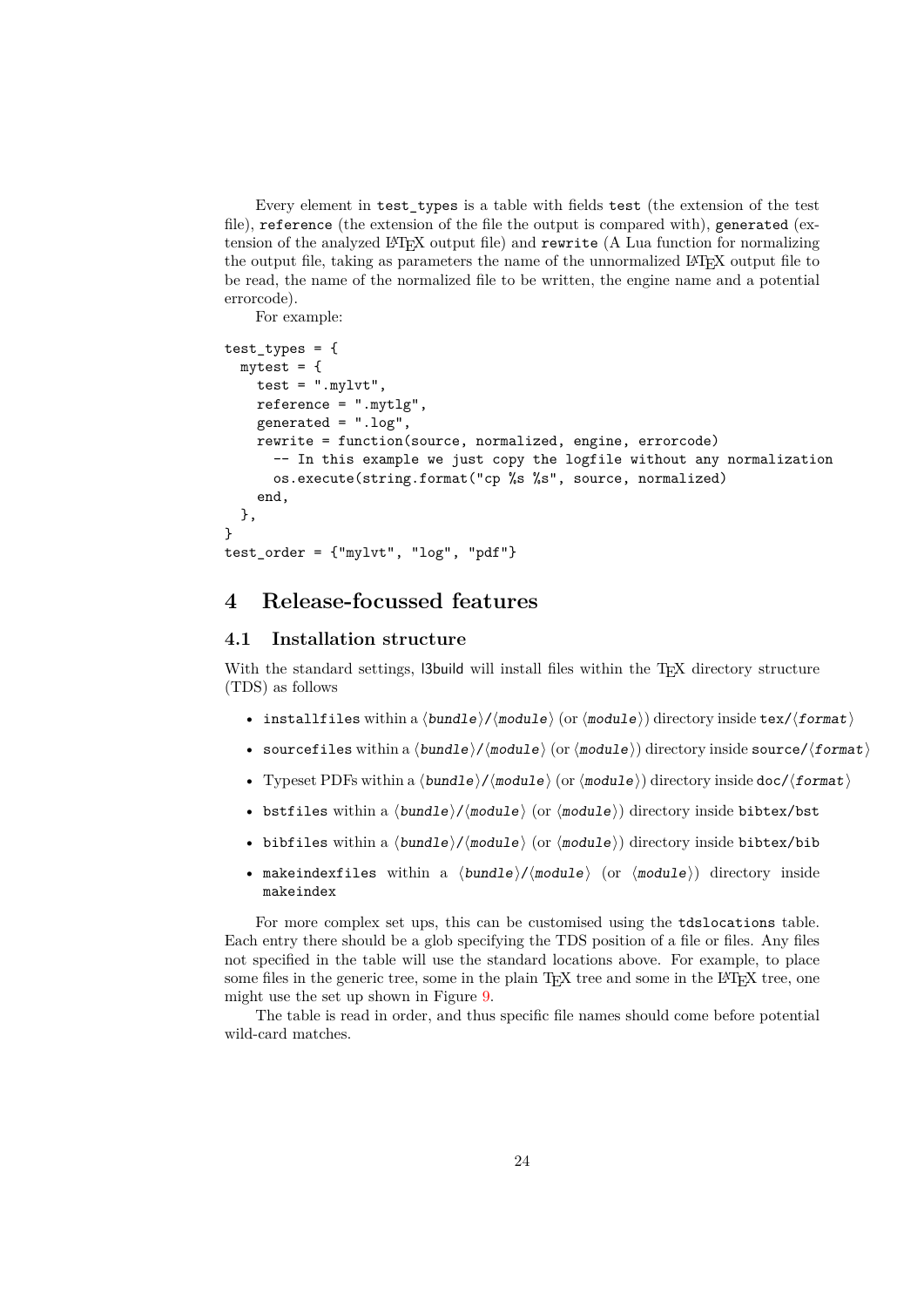```
1 tdslocations =
2 \mid \cdot \cdot \cdot \cdot \cdot\overline{a} \overline{a} \overline{b} \overline{c} \overline{c} \overline{c} \overline{c} \overline{c} \overline{c} \overline{c} \overline{c} \overline{c} \overline{c} \overline{c} \overline{c} \overline{c} \overline{c} \overline{c} \overline{c} \overline{c} \overline{c} \overline{c} \overline{c} \overline{c} \overline{4 | "tex/plain/mypkg/*.plain.tex"
5 " tex / latex / mypkg /* .latex.tex "
6 }
```
<span id="page-24-2"></span>Figure 9: Example tdslocations table.

```
1 \vert -- Detail how to set the version automatically
2 function update_tag ( file , content , tagname , tagdate )
3 if string.match (file, "%.dtx$") then
4 return string.gsub ( content ,
\sigma \sim " \n%%\sim \ \ date {Released \sim % d%d%d/%d%d/%d%d} \n ",
6 \vert " \n%%\vert \ \ date { Released \vert" .. tagname .. " } \ n " )
7 elseif string.match ( file , " % .md$ " ) then
8 return string.gsub (content,
\Box " \nRelease\Box%d%d%d%d/%d%d/%d%d\n",
10 \mathbb{R} \mathbb{R} \mathbb{R} \mathbb{R} \mathbb{R} \mathbb{R} \mathbb{R} \mathbb{R} \mathbb{R} \mathbb{R} \mathbb{R} \mathbb{R} \mathbb{R} \mathbb{R} \mathbb{R} \mathbb{R} \mathbb{R} \mathbb{R} \mathbb{R} \mathbb{R} \mathbb{R} \mathbb{R} \mathbb{R} \mathbb{R} 
11 elseif string.match (file, "%.lua$") then
12 return string.gsub (content,
13 | \lambda '\nrelease_date _= _ "%d%d%d%d/%d%d/%d%d"\n',
14 \langle '\nrelease_date ^{-1} .. tagname .. '"\n')
15 end
16 return content
17 end
```
<span id="page-24-3"></span>Figure 10: Example update tag function.

#### <span id="page-24-0"></span>**4.2 Automatic tagging**

The tag target can automatically edit source files to modify date and release tag name. As standard, no automatic replacement takes place, but setting up a update\_tag() function will allow this to happen. This function takes four input arguments:

- 1. file name
- 2. full content of the file
- 3. tag name
- 4. tag date

The update  $tag()$  function should return the (modified) contents for writing to disk. For example, the function used by l3build itself is shown in Figure [10.](#page-24-3)

To allow more complex tasks to take place, a hook tag\_hook() is also available. It will receive the tag name and date as arguments, and may be used to carry out arbitrary tasks after all files have been updated. For example, this can be used to set a version control tag for an entire repository.

### <span id="page-24-1"></span>**4.3 Typesetting documentation**

As part of the overall build process, l3build will create PDF documentation as described earlier. The standard build process for PDFs will attempt to run Biber,  $BIBT<sub>F</sub>X$  and MakeIndex as appropriate (the exact binaries used are defined by biberexe, bibtexexe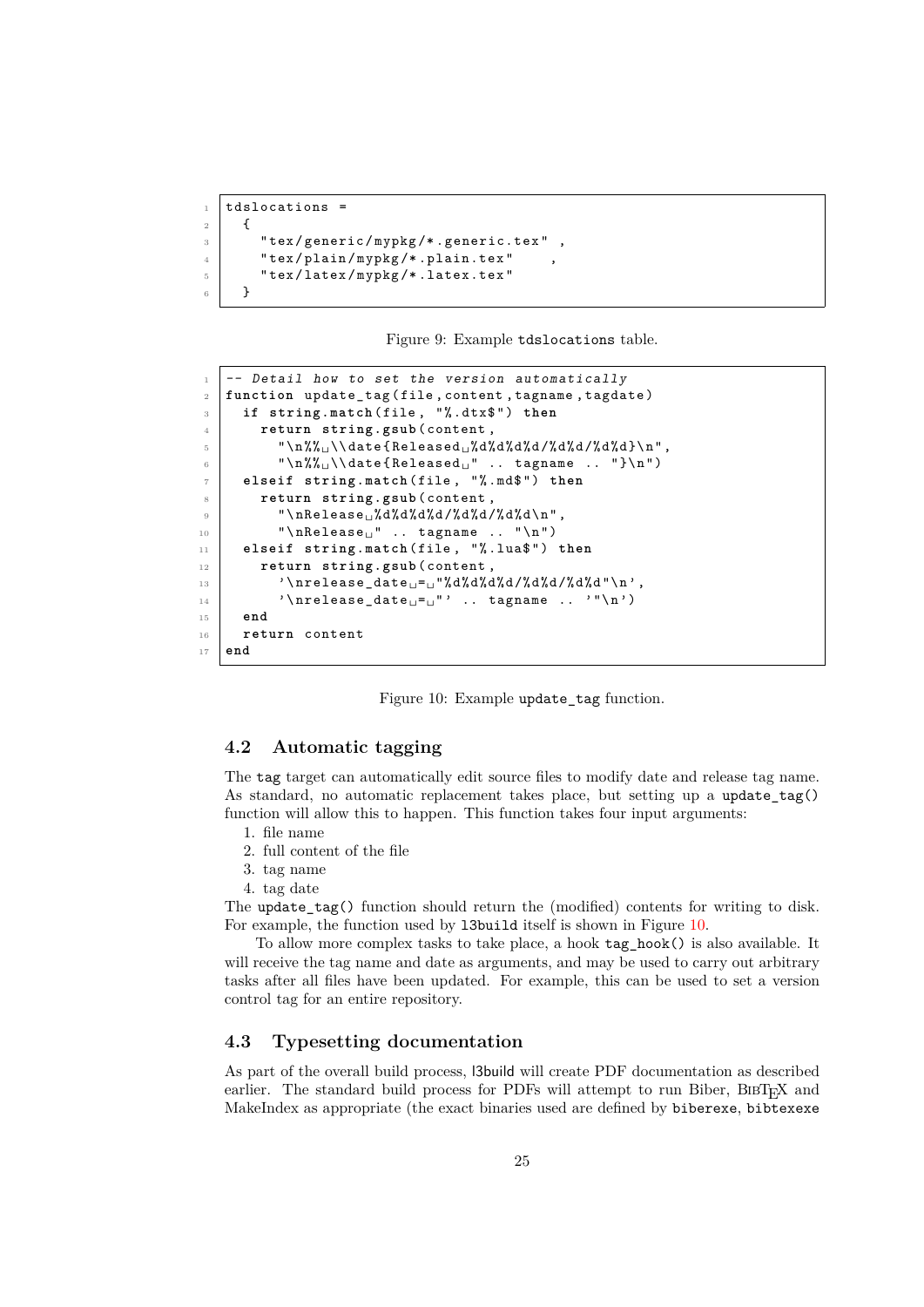and makeindexexe). However, there is no attempt to create an entire PDF creation system in the style of latexmk or similar.

For package authors who have more complex requirements than those covered by the standard set up, the Lua script offers the possibility for customisation. The Lua function typeset may be defined before reading l3build.lua and should take one argument, the name of the file to be typeset. Within this function, the auxiliary Lua functions biber, bibtex, makeindex and tex can be used, along with custom code, to define a PDF typesetting pathway. The functions biber and bibtex take a single argument: the name of the file to work with *minus* any extension. The tex takes as an argument the full name of the file. The most complex function makeindex requires the name, input extension, output extension, log extension and style name. For example, Figure [11](#page-25-1) shows a simple script which might apply to a case where multiple BIBT<sub>E</sub>X runs are needed (perhaps where citations can appear within other references).

Where there are complex requirements for pre-compiled demonstration files, the hook typeset demo tasks() is available: it runs after copying files to the typesetting location but before the main typesetting run. This may be used for example to script a very large number of demonstrations using a single source (see the beamer package for an example of this). Note that this hook is intended for use files *not* listed in typesetfiles or typesetdemofiles.

#### <span id="page-25-0"></span>**4.4 Pre-typesetting hook**

To allow complex set up for typesetting, a hook docinit\_hook() is available to be executed once all standard set up is complete but before any typesetting is run.

```
1 #!/usr/bin/env texlua
2
3 -- Build script with custom PDF route
4
5 module = "mymodule"
6
7 function typeset ( file )
8 local name = jobname (file)
9 local errorlevel = tex (file)
10 if errorlevel == 0 then
11 | -- Return a non-zero errorlevel if anything goes wrong
_{12} errorlevel = (
13 bibtex (name) +
14 tex (file) +
15 bibtex (name) +
16 tex (file) +
17 tex (file)
\frac{18}{18} )
19 end
20 return errorlevel
21 end
```
<span id="page-25-1"></span>Figure 11: A customised PDF creation script.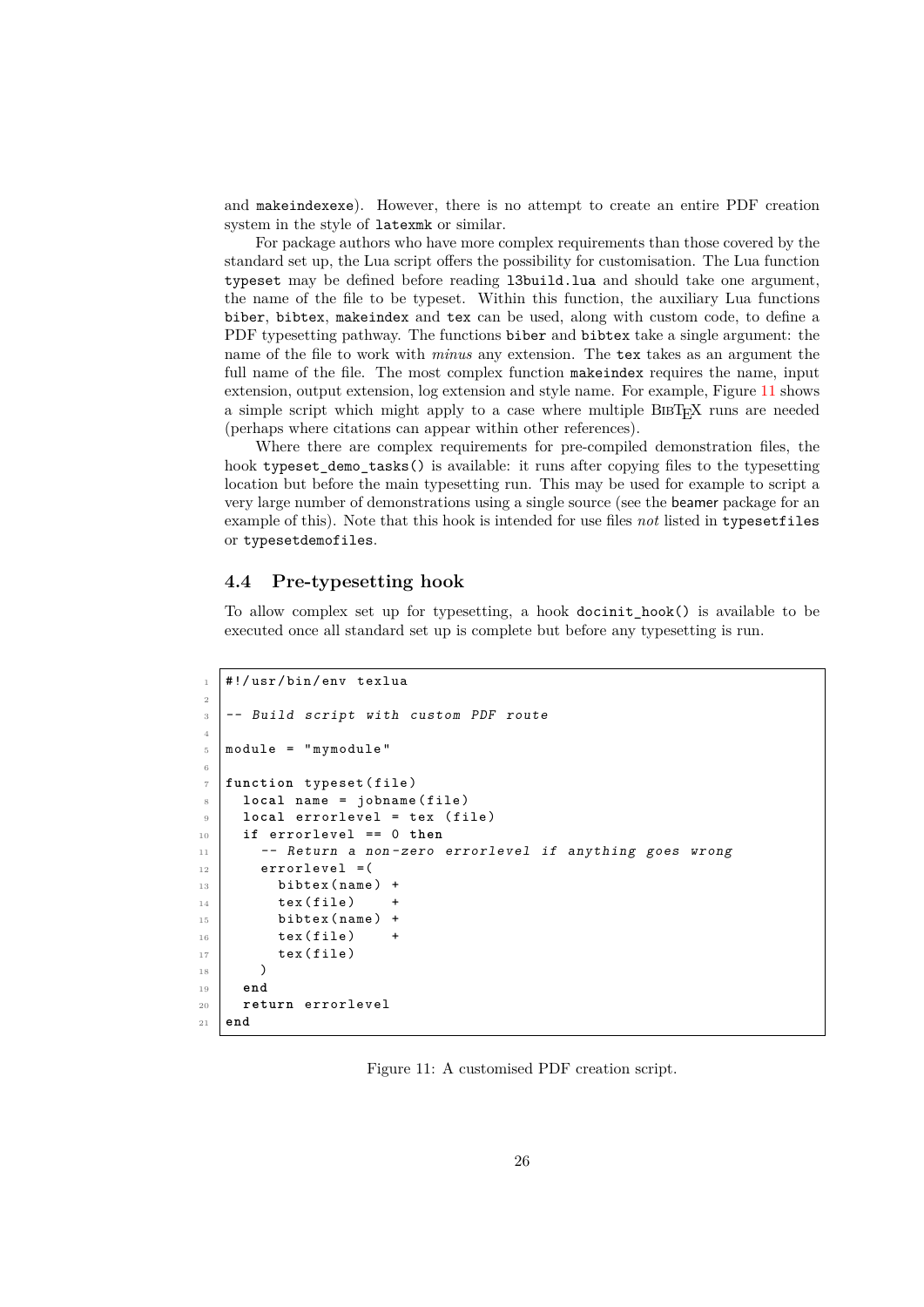#### <span id="page-26-0"></span>**4.5 Non-standard typesetting**

To allow non-standard typesetting combinations, for example per-file choice of engines, the table specialtypesetting may be used. This is a table with one entry per file. Each entry is itself a table, and these contain a list of engines and settings for cmd and func. For example, to choose to use LuaT<sub>EX</sub> for one file when typesetexe is pdftex

 $spectting.foo = {cmd = "luatex -interaction=nonstopmode" }$ 

or to select an entirely different typesetting function

specialtypesetting.foo = {func = typeset\_foo}

#### <span id="page-26-1"></span>**4.6 Automated upload to CTAN**

The CTAN upload process is backed by an API, which l3build can use to send zip files for release. Along with the file, a variety of metadata must be specified about the package, including the version, license, and so on, explained at <https://www.ctan.org/upload>. A description of this metadata is outlined in Table [2,](#page-28-0) and a simple example of an extract from a build.lua file using this is shown in Figure [12.](#page-28-1)

Note that the upload target will *not* execute the ctan target first.

This upload facility assumes availablity of curl on your system. In the case of Windows, the system curl will not be available if you are using a  $32$  bit T<sub>E</sub>X implementation. Curl executables are available for a variety of operating systems from <https://curl.haxx.se/download.html>.

**Announcement text** It can be convenient not to include the announcement text within the build.lua file directly. The command line argument  $-\text{message }(-\text{m})$  allows the announcement to be included as part of the 13build arguments, and  $-\text{file}(-F)$ reads the announcement from a specified file. The build.lua file may also specify that this text is to be taken from the file specified by uploadconfig.announcement\_file, this allows the release-specific announcement to be specified outside the main build.lua file. If uploadconfig.announcement\_file is nil or specifies a file that can not be read, and no announcement is provided by the announcement field or commandline arguments, l3build will interactively prompt for text (which may be empty).

Note that if the announcement text is empty a 'silent update' is performed; this should usually be performed for minor bug or documentation fixes only.

**Note text** This optional field is for passing notes to the CTAN maintainers. As for announcements, the text may be set in uploadconfig.note or perhaps more usefully, if uploadconfig.note\_file is the filename of a readable file the file text is used as the note.

**Uploader details** The CTAN team use the uploader email address as a form of lowsecurity sanity check that the upload is coming from a reputable source. Therefore, it is advisable not to store this information within a public build.lua file. It can be set on the command line with the --email option to l3build; alternatively, a private configuration file could be used to add this information at upload time.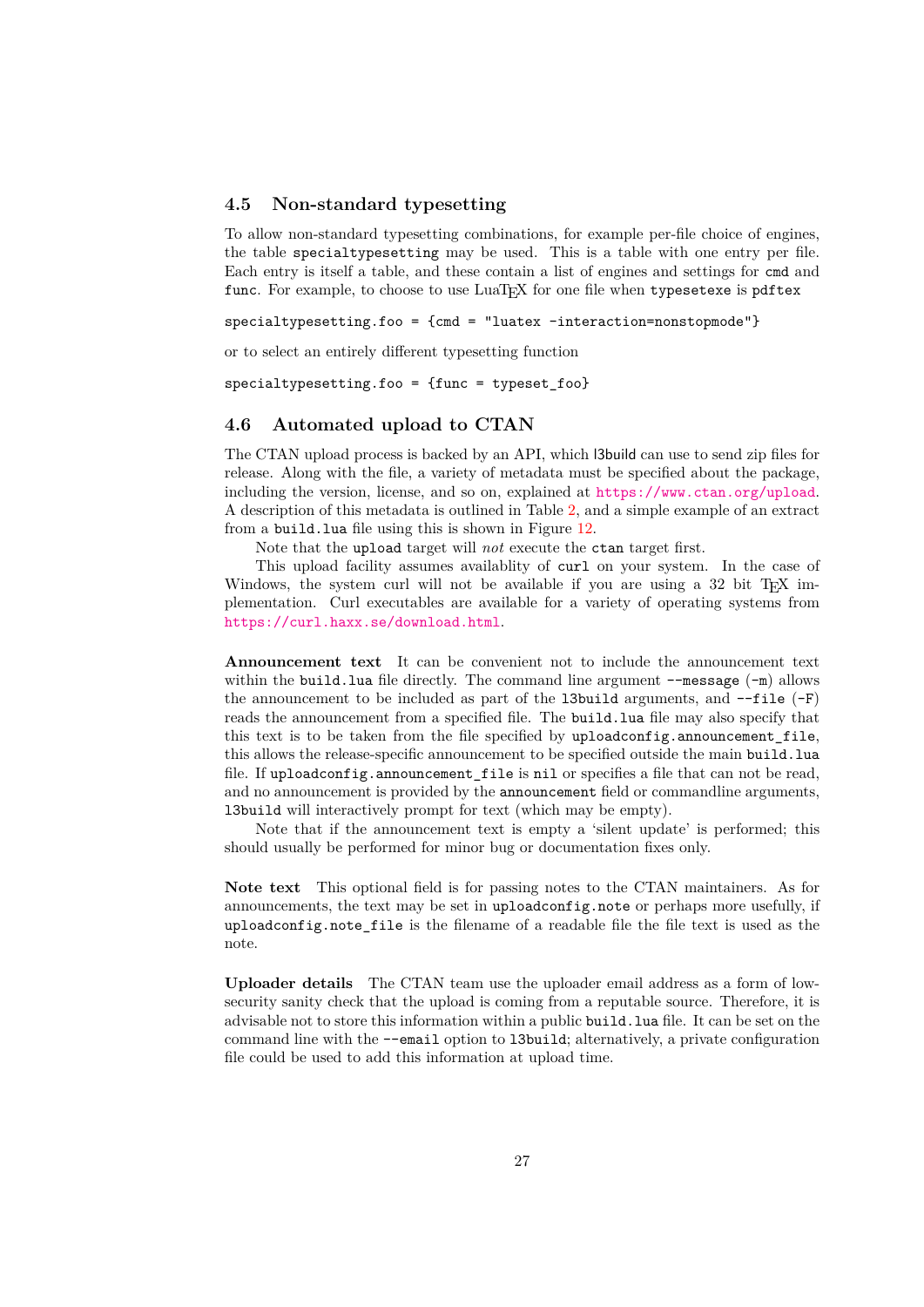**The update field** In most scenarios the update field does not need to be explicitly set. By default l3build assumes that the package being uploaded already exists on CTAN (update=true). If it does not, this is caught in the validation process before uploading and automatically corrected. If you set update explicitly this will be passed directly to CTAN in all circumstances, leading to errors if you attempt to update a non-existing package or if you attempt to upload a new package with the same name as a pre-existing one.

**The curl options file** The l3build upload options are passed to curl by writing the fields to a text file with a default name being ⟨*package*⟩-ctan.curlopt. This is then passed to curl using its --config commandline option. (Using an intermediate file helps keep l3build portable between systems using different commandline quoting conventions. Any backslashes are doubled when writing to this file, so they do not need to be doubled in announcement and note texts.)

By default the file is written into the current directory alongside the zip file to be uploaded. You may wish to specify that this file is ignored by any version control in that directory (using .gitignore or similar). Or alternatively you can use the uploadconfig.curl\_file field in the build.lua file to specify an alternative name or location for this file.

**Validating** To validate your upload but not actually submit to CTAN, you may use the --dry-run command-line option.

**Debugging** If you have have difficulty with the upload process, add the option  $-\text{debug}$ to divert the request from CTAN to a service that redirects the input back again so it can be examined. It can also be useful to check the contents of the curlopts file which has a record of the options passed to curl.

### <span id="page-27-0"></span>**5 Lua interfaces**

Whilst for the majority of users the simple variable-based control methods outlined above will suffice, for more advanced applications there will be a need to adjust behavior by using interfaces within the Lua code. This section details the global variables and functions provided.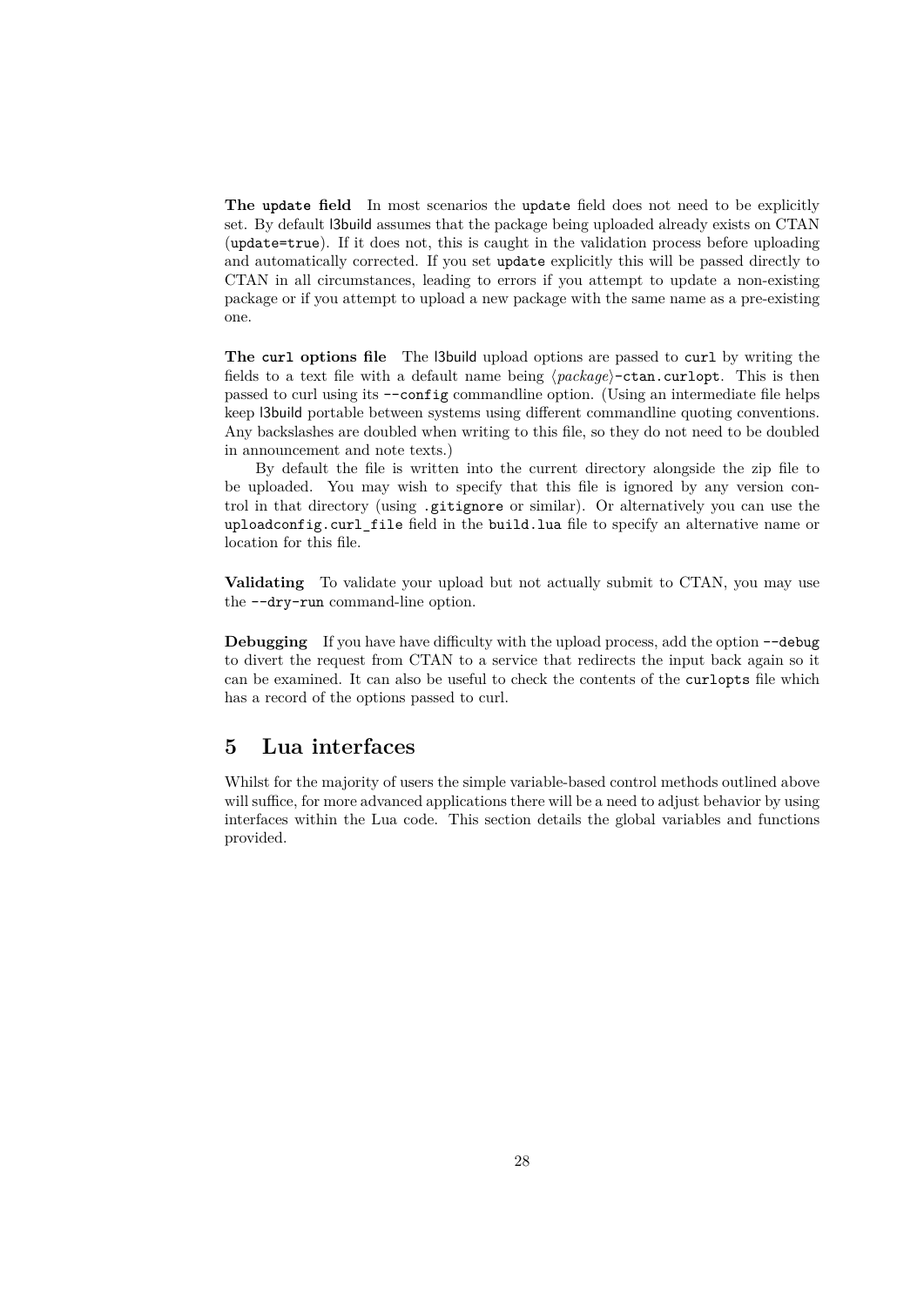<span id="page-28-0"></span>Table 2: Fields used in the uploadconfig setup table. The first section of fields are *required* and if they are omitted the user will be interactively prompted for further input. Most commands take string input, but those that are indicated with 'Multi' accept more than one entry using an array of strings. Most of the fields correspond directly to the fields in the CTAN upload API, the last group relate to file use by l3build.

| Field                                                                                                | Req. | Multi | Description                                                                                                                                                                                                                                                                                    |
|------------------------------------------------------------------------------------------------------|------|-------|------------------------------------------------------------------------------------------------------------------------------------------------------------------------------------------------------------------------------------------------------------------------------------------------|
| announcement<br>author<br>ctanPath<br>email<br>license<br>pkg<br>summary<br>uploader                 |      |       | Announcement text<br>Author name (semicolon-separated for multiple)<br>CTAN path<br>Email address of uploader<br>Package license(s) <sup>a</sup><br>Package name<br>One-line summary<br>Name of uploader                                                                                       |
| version                                                                                              |      |       | Package version                                                                                                                                                                                                                                                                                |
| bugtracker<br>description<br>development<br>home<br>note<br>repository<br>support<br>topic<br>update |      |       | $URL(s)$ of bug tracker<br>Short description/abstract<br>$URL(s)$ of development channels<br>$URL(s)$ of home page<br>Internal note to CTAN<br>$URL(s)$ of source repositories<br>$URL(s)$ of support channels<br>Topic(s) <sup>b</sup><br>Boolean true for an update, false for a new package |
| announcement_file<br>note_file<br>curlopt_file                                                       |      |       | Announcement text file<br>Note text file<br>The filename containing the options passed to curl                                                                                                                                                                                                 |

<span id="page-28-2"></span>*<sup>a</sup>*See <https://ctan.org/license>

<span id="page-28-3"></span>*b*See <https://ctan.org/topics/highscore>

|                | uploadconfig = $\{$ |                                                                                               |
|----------------|---------------------|-----------------------------------------------------------------------------------------------|
| <sup>2</sup>   | pkg                 | $=$ "vertbars",                                                                               |
| $\mathcal{R}$  | version             | $= "v1.0c",$                                                                                  |
| $\overline{4}$ | author              | $=$ "Peter <sub>11</sub> R <sub>11</sub> Wilson; <sub>11</sub> Will <sub>11</sub> Robertson", |
| $\sim$         | license             | $=$ "lpp11.3c",                                                                               |
| 6              | summary             | $=$ "Mark $_U$ vertical $_U$ rules $_U$ in $_U$ margin $_U$ of $_U$ text",                    |
| $\overline{7}$ | ctanPath            | = "/macros/latex/contrib/vertbars",                                                           |
| $\mathcal{R}$  | repository          | = "https://github.com/wspr/herries-press/",                                                   |
| $\overline{9}$ | update              | $=$ true,                                                                                     |
| 10             |                     |                                                                                               |

<span id="page-28-1"></span>Figure 12: Example of uploadconfig from the vertbars package.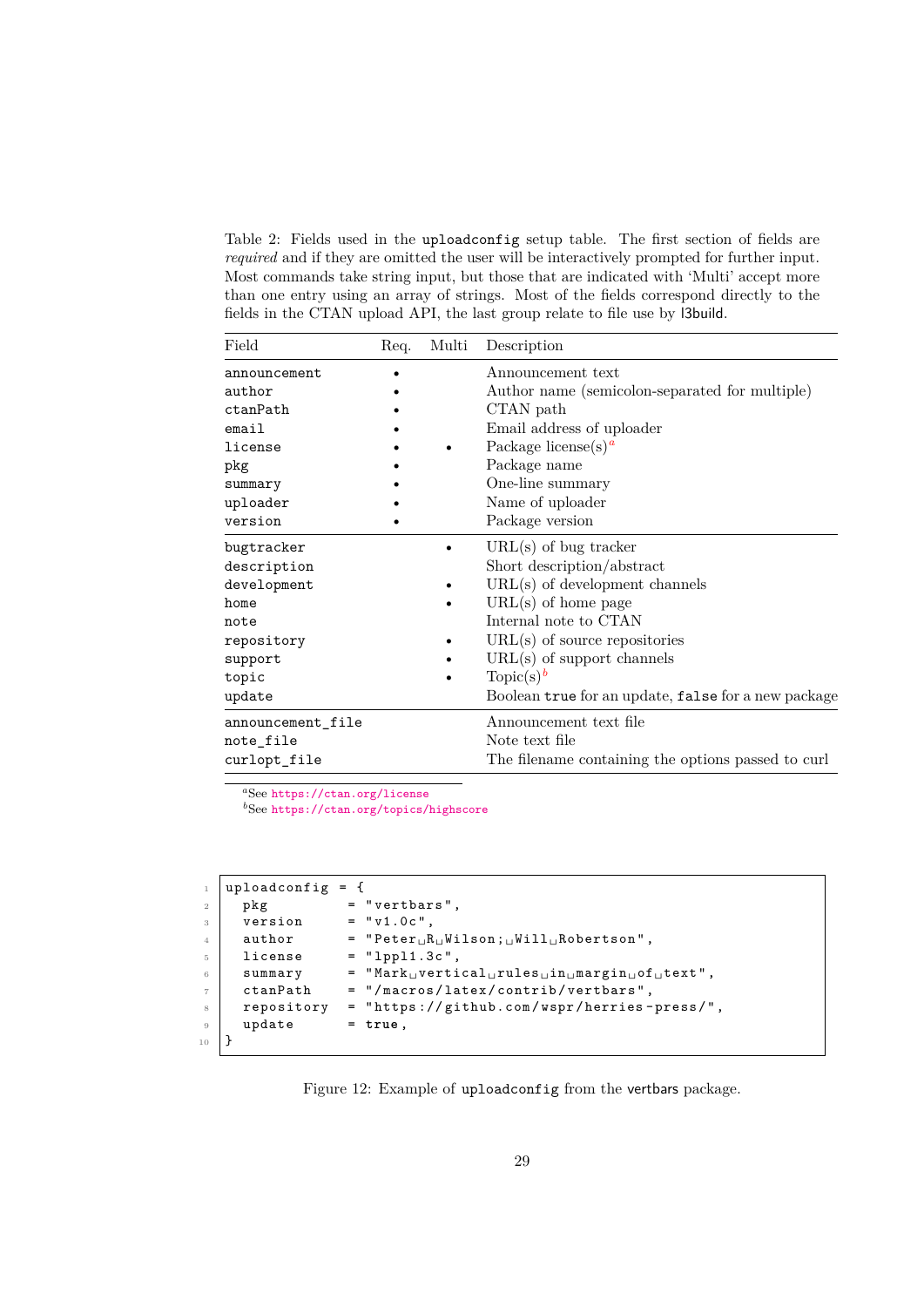### <span id="page-29-2"></span><span id="page-29-0"></span>**5.1 Global variables**

options

The options table holds the values passed to l3build at the command line. The possible entries in the table are given in the table below.

| Entry         | Type           |
|---------------|----------------|
| config        | Table          |
| date          | String         |
| dirty         | <b>Boolean</b> |
| dry-run       | <b>Boolean</b> |
| email         | String         |
| engine        | Table          |
| epoch         | String         |
| file          | string         |
| first         | Boolean        |
| force         | Boolean        |
| $f$ 11]]      | <b>Boolean</b> |
| halt-on-error | Boolean        |
| help          | <b>Boolean</b> |
| message       | string         |
| names         | Table          |
| quiet         | Boolean        |
| rerun         | Boolean        |
| shuffle       | Boolean        |
| texmfhome     | String         |

#### <span id="page-29-1"></span>**5.2 Utility functions**

The utility functions are largely focussed on file operations, though a small number of others are provided. File paths should be given in Unix style (using / as a path separator). File operations take place relative to the path from which l3build is called. File operation syntax is largely modelled on Unix command line commands but reflect the need to work on Windows in a flexible way.

abspath(⟨target⟩) abspath()

Returns a string which gives the absolute location of the ⟨*target*⟩ directory.

dirname( $\langle$ file $\rangle$ ) dirname()

> Returns a string comprising the path to a ⟨*file*⟩ with the name removed (*i.e.* up to the last /). Where the  $\langle file \rangle$  has no path data, "." is returned.

basename $(\langle file \rangle)$ basename()

> Returns a string comprising the full name of the ⟨*file*⟩ with the path removed (*i.e.* from the last / onward).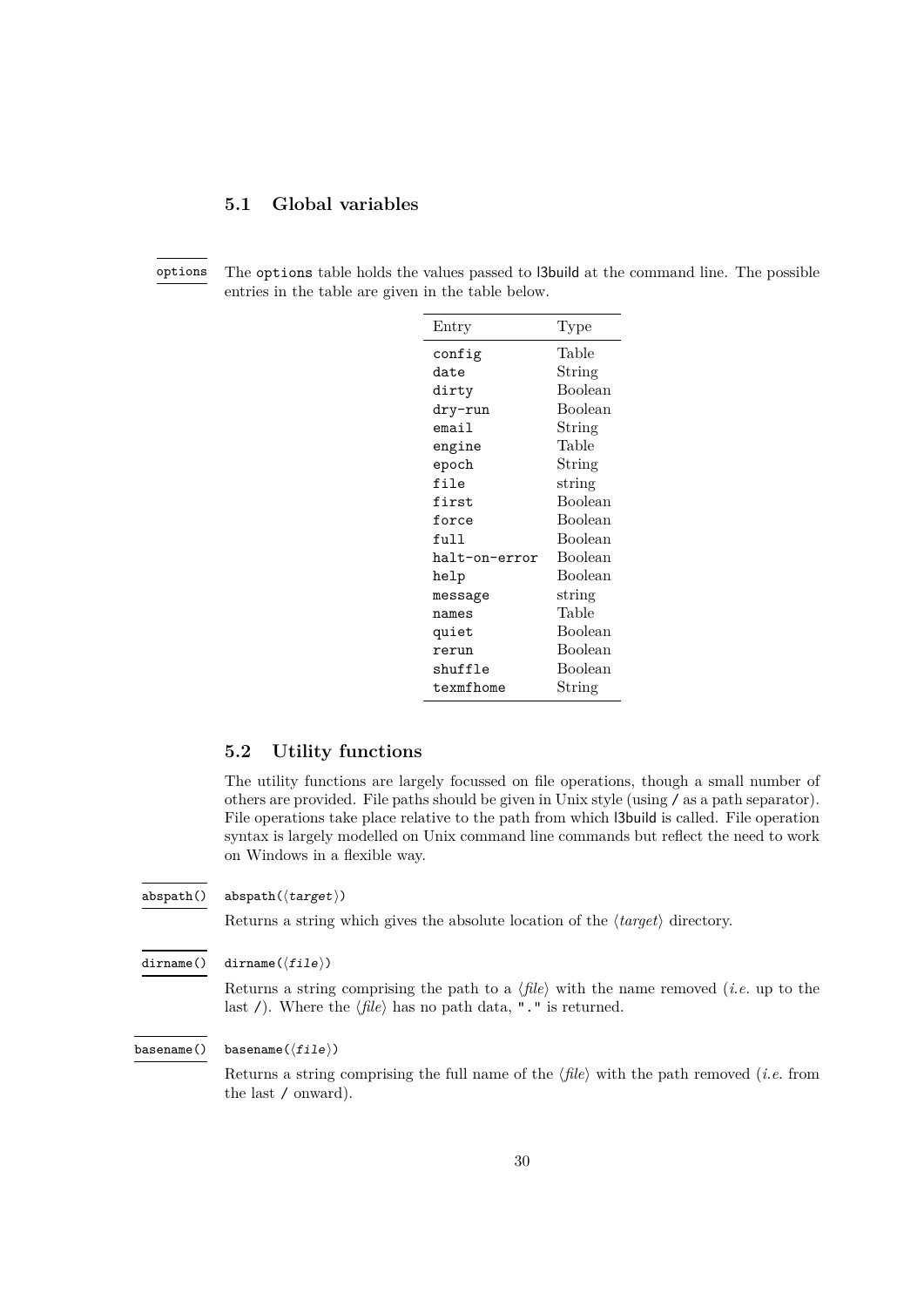<span id="page-30-0"></span>

| cleandir()         | cleandir( $\langle dir \rangle$ )                                                                                                                                                                           |  |  |  |
|--------------------|-------------------------------------------------------------------------------------------------------------------------------------------------------------------------------------------------------------|--|--|--|
|                    | Removes any content within the $\langle \text{dir} \rangle$ ; returns an error level.                                                                                                                       |  |  |  |
| cp()               | $cp(\langle glob \rangle, \langle source \rangle, \langle destination \rangle)$                                                                                                                             |  |  |  |
|                    | Copies files matching the $\langle glob \rangle$ from the $\langle source \rangle$ directory to the $\langle destination \rangle$ ; returns<br>an error level.                                              |  |  |  |
| direxists()        | direxists $(\langle dir \rangle)$                                                                                                                                                                           |  |  |  |
|                    | Tests if the $\langle \text{dir} \rangle$ exists; returns a boolean value.                                                                                                                                  |  |  |  |
| fileexists()       | fileexists( $\langle file \rangle$ )                                                                                                                                                                        |  |  |  |
|                    | Tests if the $\langle file \rangle$ exists and is readable; returns a boolean value.                                                                                                                        |  |  |  |
| filelist()         | filelist( $\langle path \rangle$ , [ $\langle glob \rangle$ ])                                                                                                                                              |  |  |  |
|                    | Returns a table containing all of the files with the $\langle path \rangle$ which match the $\langle glob \rangle$ ; if the<br>latter is absent returns a list of all files in the $\langle path \rangle$ . |  |  |  |
| ordered_filelist() | ordered_filelist( $\langle path \rangle$ , [ $\langle glob \rangle$ ])                                                                                                                                      |  |  |  |
|                    | Like filelist() but returning a sorted table.                                                                                                                                                               |  |  |  |
| glob_to_pattern()  | $glob_to_pattern(\langle glob \rangle)$                                                                                                                                                                     |  |  |  |
|                    | Returns the $\langle glob \rangle$ converted to a Lua pattern.                                                                                                                                              |  |  |  |
| jobname()          | jobname $(\langle file \rangle)$                                                                                                                                                                            |  |  |  |
|                    | Returns a string comprising the jobname of the file with the path and extension removed<br>( <i>i.e.</i> from the last / up to the last.).                                                                  |  |  |  |
| $m$ kdir $()$      | $m$ kdir $(\langle dir \rangle)$                                                                                                                                                                            |  |  |  |
|                    | Creates the $\langle \text{dir} \rangle$ ; returns an error level.                                                                                                                                          |  |  |  |
| ren()              | ren $(\langle dir \rangle, \langle source \rangle, \langle destination \rangle)$                                                                                                                            |  |  |  |
|                    | Renames the $\langle source \rangle$ file to the $\langle destination \rangle$ name within the $\langle dir \rangle$ ; returns an error<br>level.                                                           |  |  |  |
| rm()               | $rm(\langle dir \rangle, \langle glob \rangle)$                                                                                                                                                             |  |  |  |
|                    | Removes files in the $\langle \text{dir} \rangle$ matching the $\langle \text{glob} \rangle$ ; returns an error level.                                                                                      |  |  |  |
| run()              | $run(\langle dir \rangle, \langle cmd \rangle)$                                                                                                                                                             |  |  |  |
|                    | Executes the $\langle cmd\rangle$ , starting it in the $\langle dir\rangle$ ; returns an error level.                                                                                                       |  |  |  |
| splitpath()        | $splitpath(\langle file \rangle)$                                                                                                                                                                           |  |  |  |
|                    | Returns two strings split at the last /: the dirname() and the basename().                                                                                                                                  |  |  |  |
| normalize_path()   | $normalize\_path(\langle path \rangle)$                                                                                                                                                                     |  |  |  |
|                    | When called on Windows, returns a string comprising the $\langle path \rangle$ with / characters re-<br>placed by $\setminus\setminus$ . In other cases returns the path unchanged.                         |  |  |  |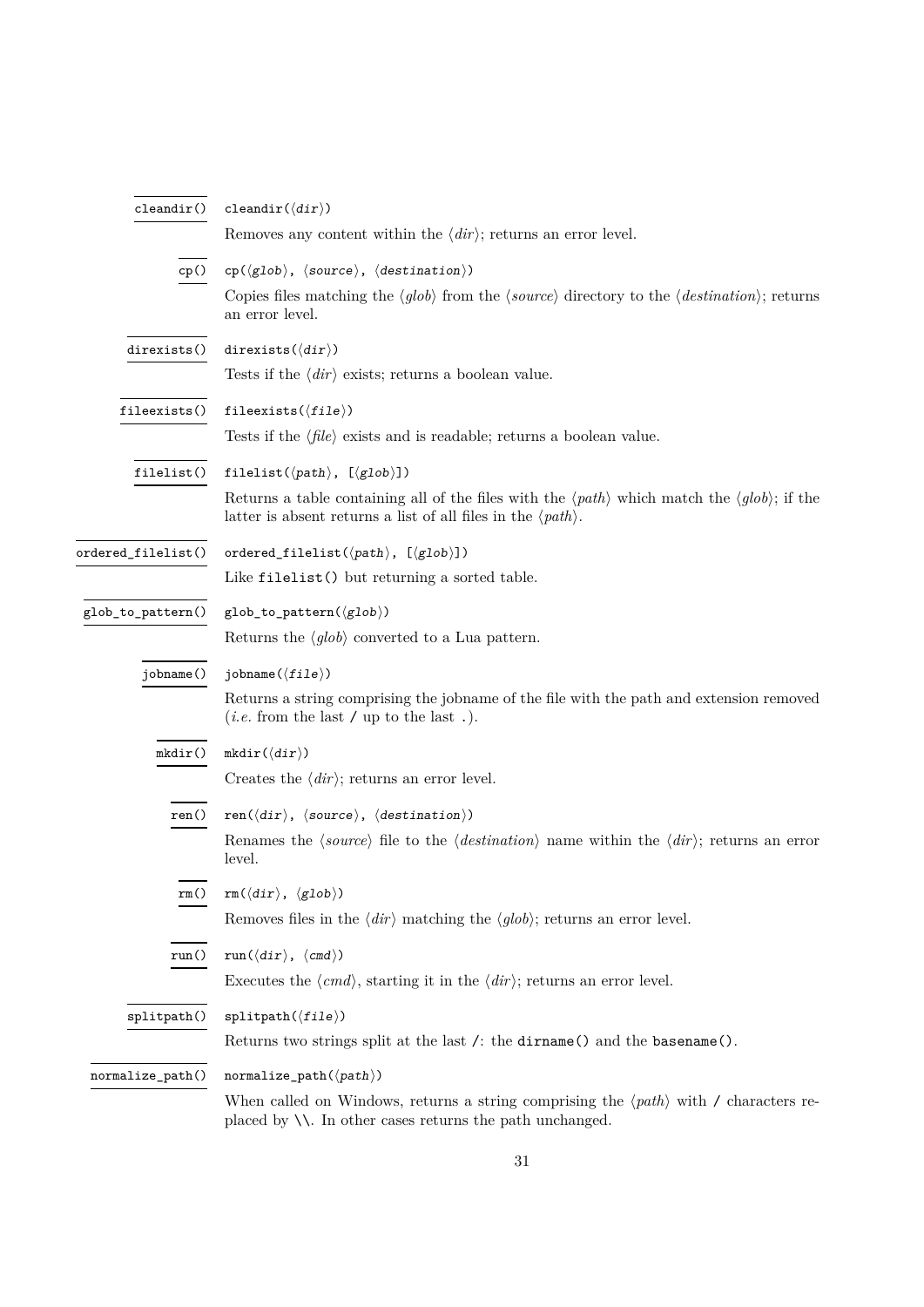#### <span id="page-31-2"></span><span id="page-31-0"></span>**5.3 System-dependent strings**

To support creation of additional functionality, the following low-level strings are exposed by l3build: these all have system-dependent definitions and avoid the need to test os.type during the construction of system calls.

The concatenation operation for using multiple commands in one system call, *e.g.* os\_concat

os.execute("tex " .. file .. os\_concat .. "tex " .. file)

The location to redirect commands which should produce no output at the terminal: almost always used preceded by >, *e.g.* os\_null

os.execute("tex " .. file  $\ldots$  " > " .. os null)

The separator used when setting an environment variable to multiple paths, *e.g.* os\_pathsep

os.execute(os\_setenv .. " PATH=../a" .. os\_pathsep .. "../b")

The command to set an environmental variable, *e.g.* os\_setenv

os.execute(os\_setenv .. " PATH=../a")

**DEPRECATED** A command to generate a series of 300 lines each containing the character y: this is useful as the Unix yes command cannot be used inside os.execute (it does not terminate). os\_yes

Rather than use this function, we recommend the replacement construct

io.popen(<cmd>,"w"):write(string.rep("y\n", 300)):close()

### <span id="page-31-1"></span>**5.4 Components of l3build**

```
call(⟨dirs⟩, ⟨target⟩, [⟨options⟩])
call()
```
Runs the l3build ⟨*target*⟩ (a string) for each directory in the ⟨*dirs*⟩ (a table). This will pass command line options for the parent script to the child processes. The ⟨*options*⟩ table should take the same form as the global ⟨*options*⟩, described above. If it is absent then the global list is used. Note that any entry for the target in this table is ignored.

#### install\_files(⟨target⟩,⟨full⟩,⟨dry-run⟩) install\_files()

Installs the files from the module into the TDS root ⟨*target*⟩. If ⟨*full*⟩ is true, all files are copied: if it is false, the doc and source trees are skipped. If ⟨*dry-run*⟩ is true, no files are copied, but instead the files which would be copied are reported.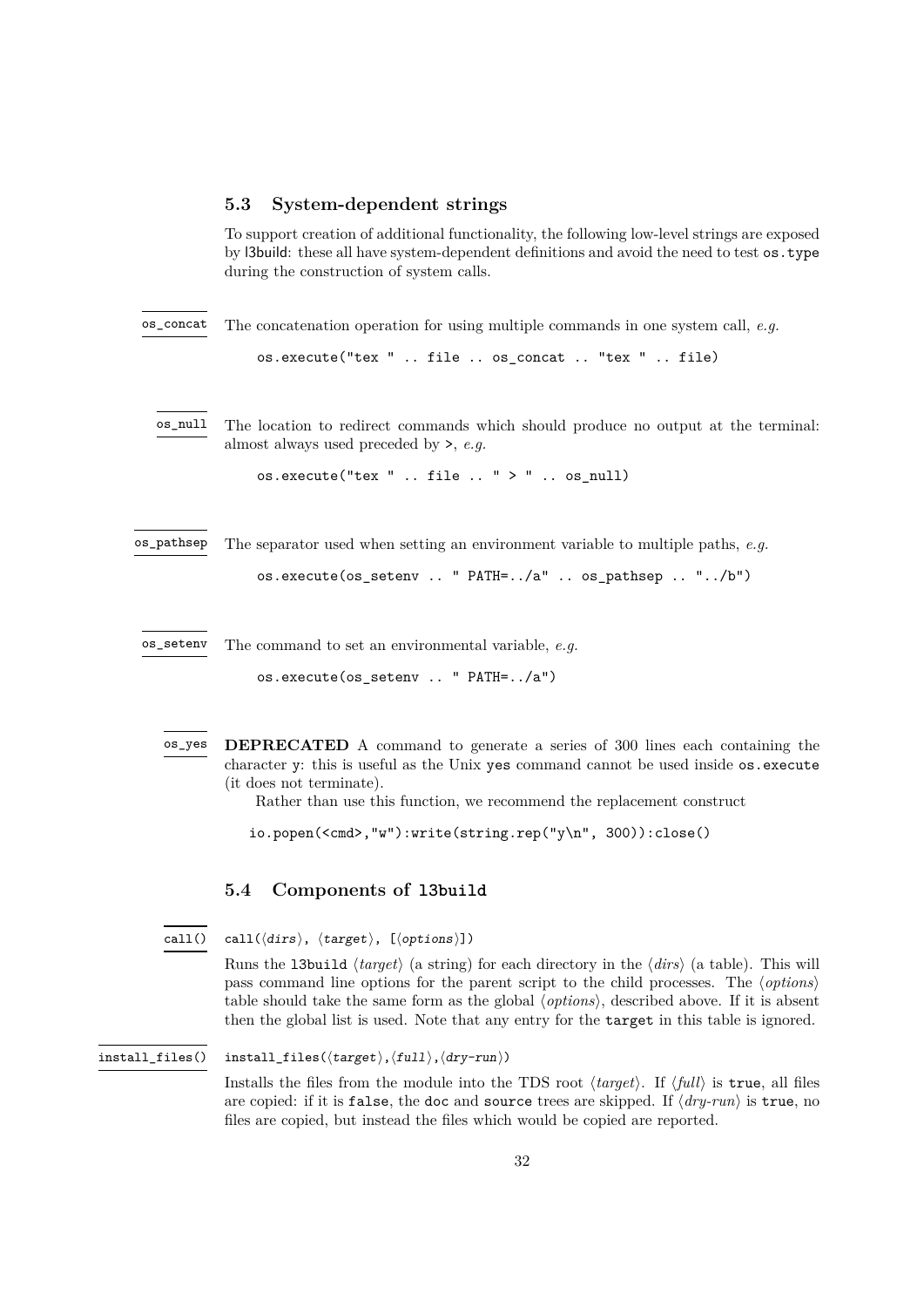#### <span id="page-32-2"></span><span id="page-32-0"></span>**5.5 Typesetting functions**

All typesetting functions return 0 on a successful completion.

biber(⟨name⟩,⟨dir⟩) biber()

> Runs Biber on the ⟨*name*⟩ (*i.e.* a jobname lacking any extension) inside the ⟨*dir*⟩. If there is no .bcf file then no action is taken with a return value of 0.

bibtex(⟨name⟩,⟨dir⟩) bibtex()

> Runs BibTEX on the ⟨*name*⟩ (*i.e.* a jobname lacking any extension) inside the ⟨*dir*⟩. If there are no \citation lines in the .aux file then no action is taken with a return value of 0.

makeindex()

makeindex(⟨name⟩,⟨dir⟩,⟨inext⟩,⟨outext⟩,⟨logext⟩,⟨style⟩)

Runs MakeIndex on the ⟨*name*⟩ (*i.e.* a jobname lacking any extension) inside the ⟨*dir*⟩. The various extensions and the ⟨*style*⟩ should normally be given as it standard for MakeIndex.

 $text{text}(\langle file \rangle, \langle dir \rangle, \langle cmd \rangle)$ tex()

> Runs ⟨*cmd*⟩ (by default "pdflatex" "-interaction=nonstopmode") on the ⟨*name*⟩ inside the ⟨*dir*⟩.

runcmd $(\langle \text{cmd}\rangle, \langle \text{dir}\rangle, \{\langle \text{envvars}\rangle\})$ runcmd()

> A generic function which runs the ⟨*cmd*⟩ in the ⟨*dir*⟩, first setting up all of the environmental variables specified to point to the local and working directories. This function is useful when creating non-standard typesetting steps.

#### <span id="page-32-1"></span>**5.6 Customising the target and option lists**

The targets known to l3build are stored in the global table target\_list. Each entry should have at least a func, pointing to the function used to implement the target. This function will receive the list of names given at the command line as a table argument. In most cases, targets will also have a desc, used to construct help() automatically. In addition, the following may also be used:

- bundle\_func A variant of func used when at the top level of a bundle
- bundle\_target A boolean to specify that when passing the target name in a bundle, it should have bundle prepended.
- pre A function executed before the main function, and receiving the names as an argument; this allows checking of the name data without impact on the main func.

The functions func, bundle\_func and pre must return 0 on success.

The list of options (switches) is controlled by the option\_list table. The name of each entry in the table is the "long" version of the option. Each entry requires a type, one of boolean, string or table. As for targets, each entry should have a desc to construct the  $help()$ . It is also possible to provide a short name for the option: this should be a single letter.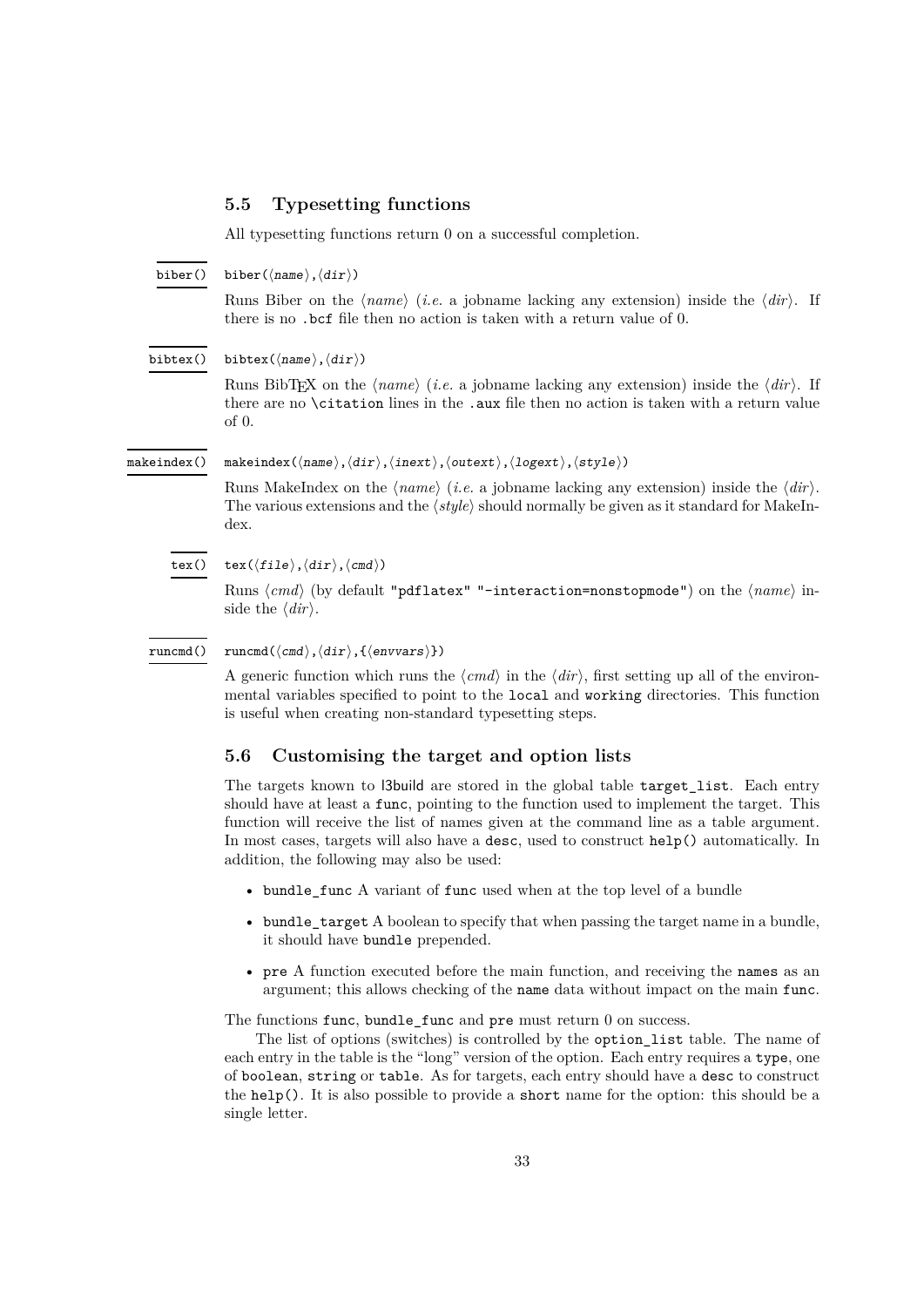#### <span id="page-33-0"></span>**5.7 Customising the manifest file**

The default setup for the manifest file creating with the manifest target attempt to reflect the defaults for l3build itself. The groups (and hence the files) displayed can be completely customised by defining a new setup function which creates a Lua table with the appropriate settings ([§5.7.1\)](#page-33-1).

The formatting within the manifest file can be customised by redefining a number of Lua functions. This includes how the files are sorted within each group ([§5.7.2\)](#page-34-0), the inclusion of one-line descriptions for each file ([§5.7.3\)](#page-35-0), and the details of the formatting of each entry ([§5.7.4\)](#page-35-1).

To perform such customisations, either include the re-definitions directly within your package's build.lua file, or make a copy of l3build-manifest-setup.lua, rename it, and load it within your build.lua using dofile().

#### <span id="page-33-1"></span>**5.7.1 Custom manifest groups**

The setup code for defining each group of files within the manifest looks something like the following:

```
manifest_setup = function()
  local groups = {
    {
       subheading = "Repository files",
       description = [[
Files located in the package development repository.
       ]],
   },
    {
       name = "Source files",
       description = [[
These are source files generating the package files.
       ]],
       files = {sourcefiles}.},
    {
       name = "Typeset documentation source files",
       description = [[
These files are typeset using LaTeX to produce the PDF documentation for the package.
       ]],
       files = {typesetfiles,typesetsourcefiles,typesetdemofiles},
    },
    ...
  }
  return groups
end
```
The groups variable is an ordered array of tables which contain the metadata about each 'group' in the manifest listing. The keys supported in these tables are outlined in Table [3](#page-34-1) and Table [4](#page-34-2) See the complete setup code in l3build-manifest-setup.lua for examples of these in use.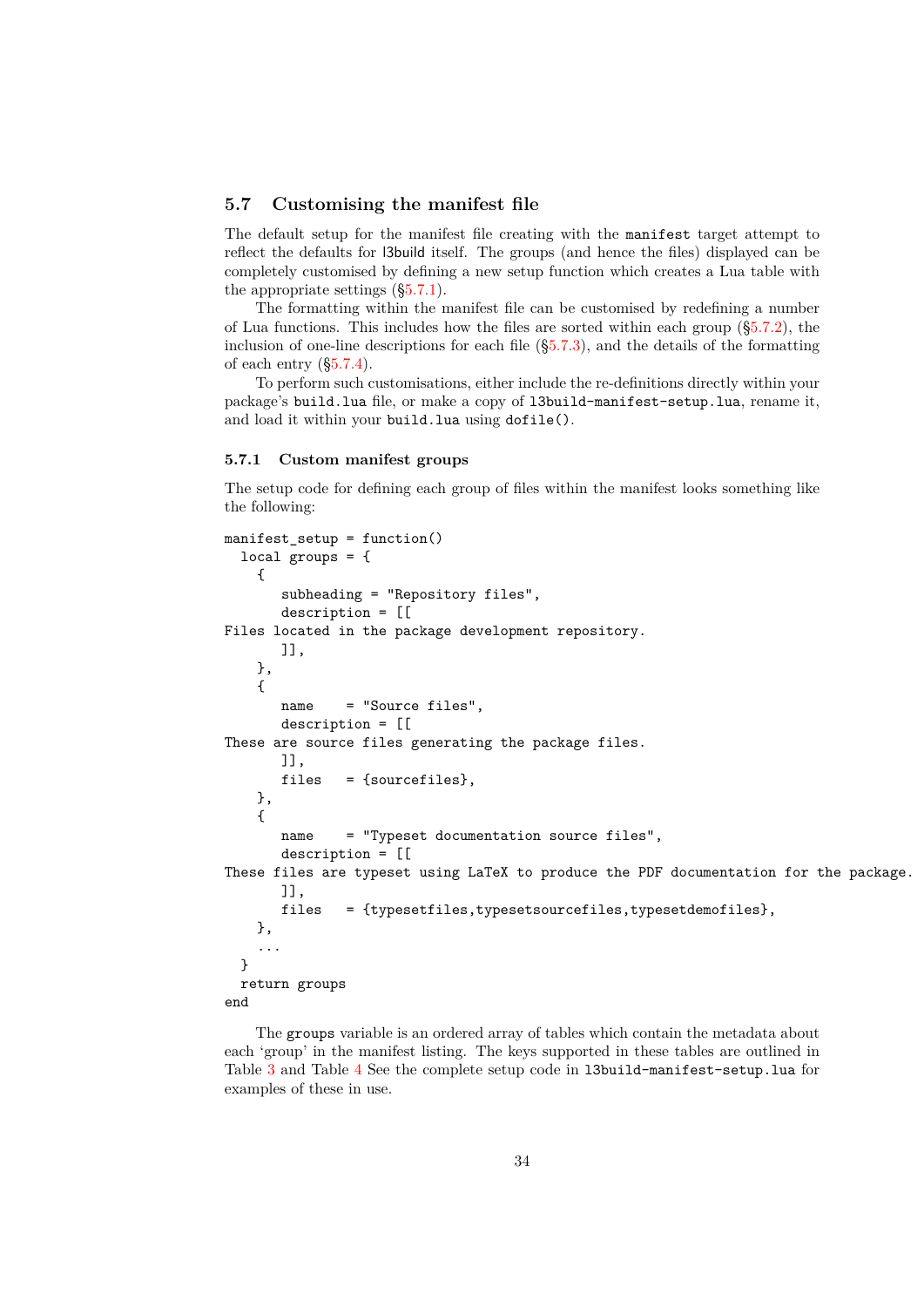<span id="page-34-1"></span>Table 3: Table entries used in the manifest setup table for a group.

| Entry               | Description                                           |
|---------------------|-------------------------------------------------------|
| name                | The heading of the group                              |
| description         | The description printed below the heading             |
| files               | Files to include in this group                        |
| exclude             | Files to exclude (default {excludefiles})             |
| dir                 | The directory to search (default maindir)             |
| rename              | An array with a gsub redefinition for the filename    |
| skipfiledescription | Whether to extract file descriptions from these files |
|                     | $(\text{default false})$                              |

<span id="page-34-2"></span>Table 4: Table entries used in the manifest setup table for a subheading.

| Entry       | Description                                  |
|-------------|----------------------------------------------|
| subheading  | The subheading                               |
| description | The description printed below the subheading |

#### <span id="page-34-0"></span>**5.7.2 Sorting within each manifest group**

Within a single group in the manifest listing, files can be matched against multiple variables. For example, for sourcefiles= $\{*, \text{dx},*, \text{ins}\}\$  the following (unsorted) file listing might result:

- foo.dtx
- bar.dtx
- foo.ins
- bar.ins

This listing can be sorted using two separate functions by the default manifest code. The first, default, is to sort alphabetically within a single variable match. This keeps all files of a single extension contiguous in the listing. To edit how this sort is performed, redefine the manifest\_sort\_within\_match function.

The second approach to sorting is to apply a sorting function to the entire set of matched files. (This happens *after* any sorting is applied for each match.) By default this is a no-op but can be edited by redefining the manifest\_sort\_within\_group function. For example:

```
manifest_sort_within_group = function(files)
  local f = filestable.sort(f)
 return f
end
```
This will produce an alphabetical listing of files:

- bar.dtx
- bar.ins
- foo.dtx
- foo.ins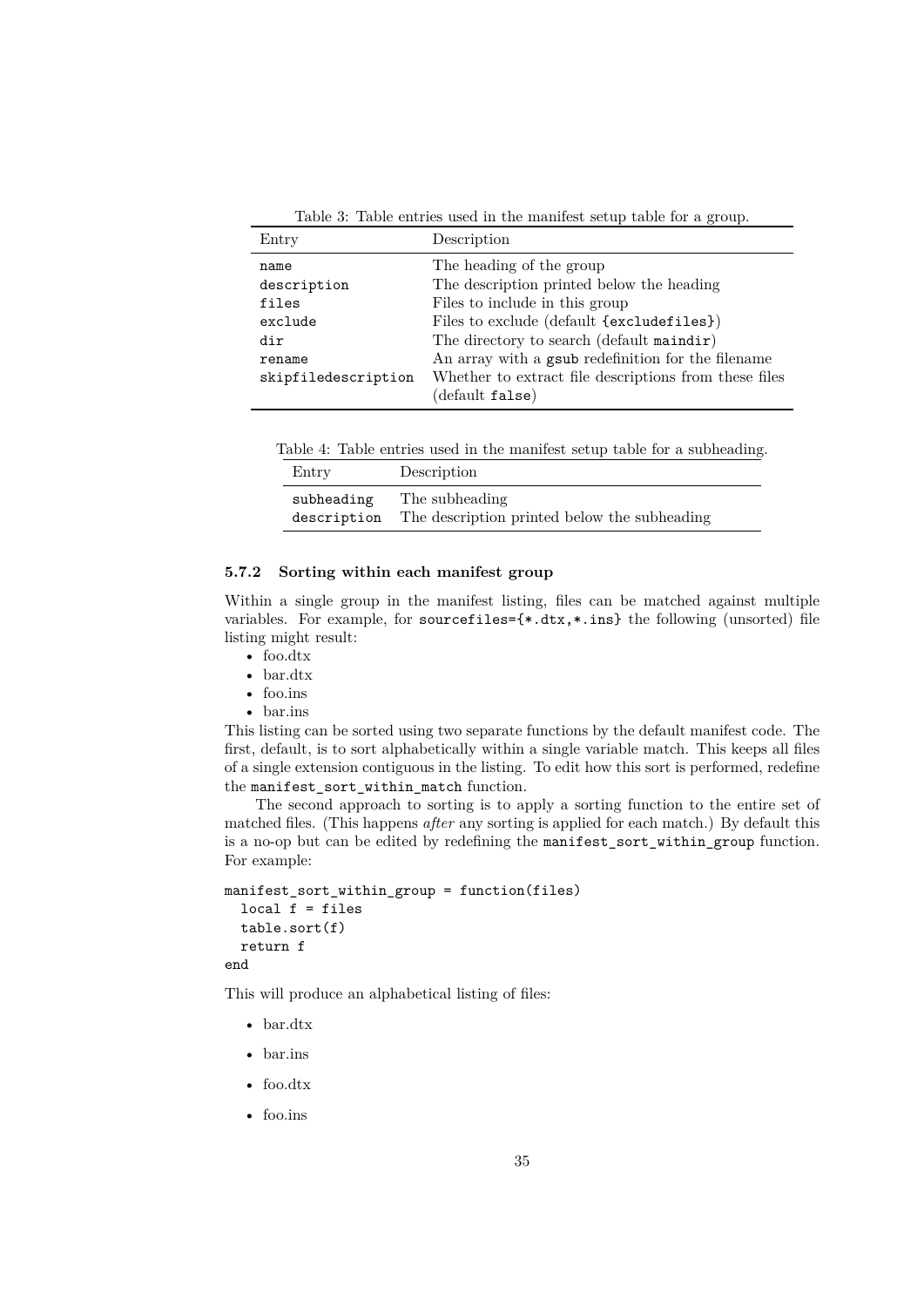#### <span id="page-35-0"></span>**5.7.3 File descriptions**

By default the manifest contains lists of files, and with a small addition these lists can be augmented with a one-line summary of each file. If the Lua function manifest\_extract\_filedesc is defined, it will be used to search the contents of each file to extract a description for that file. For example, perhaps you are using multiple .dtx files for a project and the argument to the first \section in each can be used as a file description:

```
manifest_extract_filedesc = function(filehandle,filename)
  local all_file = filehandle:read("*all")
  local matchstr = "\text{section}{(.-)}"
  filedesc = string.match(all_file,matchstr)
  return filedesc
end
```
(Note the matchstr above is only an example and doesn't handle nested braces.)

#### <span id="page-35-1"></span>**5.7.4 Custom formatting**

After the manifest code has built a complete listing of files to print, a series of file writing operations are performed which create the manifest file. The following functions can be re-defined to change the formatting of the manifest file:

- manifest\_write\_opening: Write the heading of the manifest file and its opening paragraph.
- manifest write subheading: Write a subheading and description
- manifest\_write\_group\_heading: Write the section heading of the manifest group and the group description
- manifest\_write\_group\_file: Write the filename (when not writing file descriptions)
- manifest\_write\_group\_file\_descr: Write the filename and the file description

Full descriptions of their usage and arguments can be found within the l3build-manifest-setup.lua code itself.

# <span id="page-35-2"></span>**Index**

The italic numbers denote the pages where the corresponding entry is described, numbers underlined point to the definition, all others indicate the places where it is used.

| Symbols |  |  |  |  |
|---------|--|--|--|--|
|         |  |  |  |  |
|         |  |  |  |  |
|         |  |  |  |  |